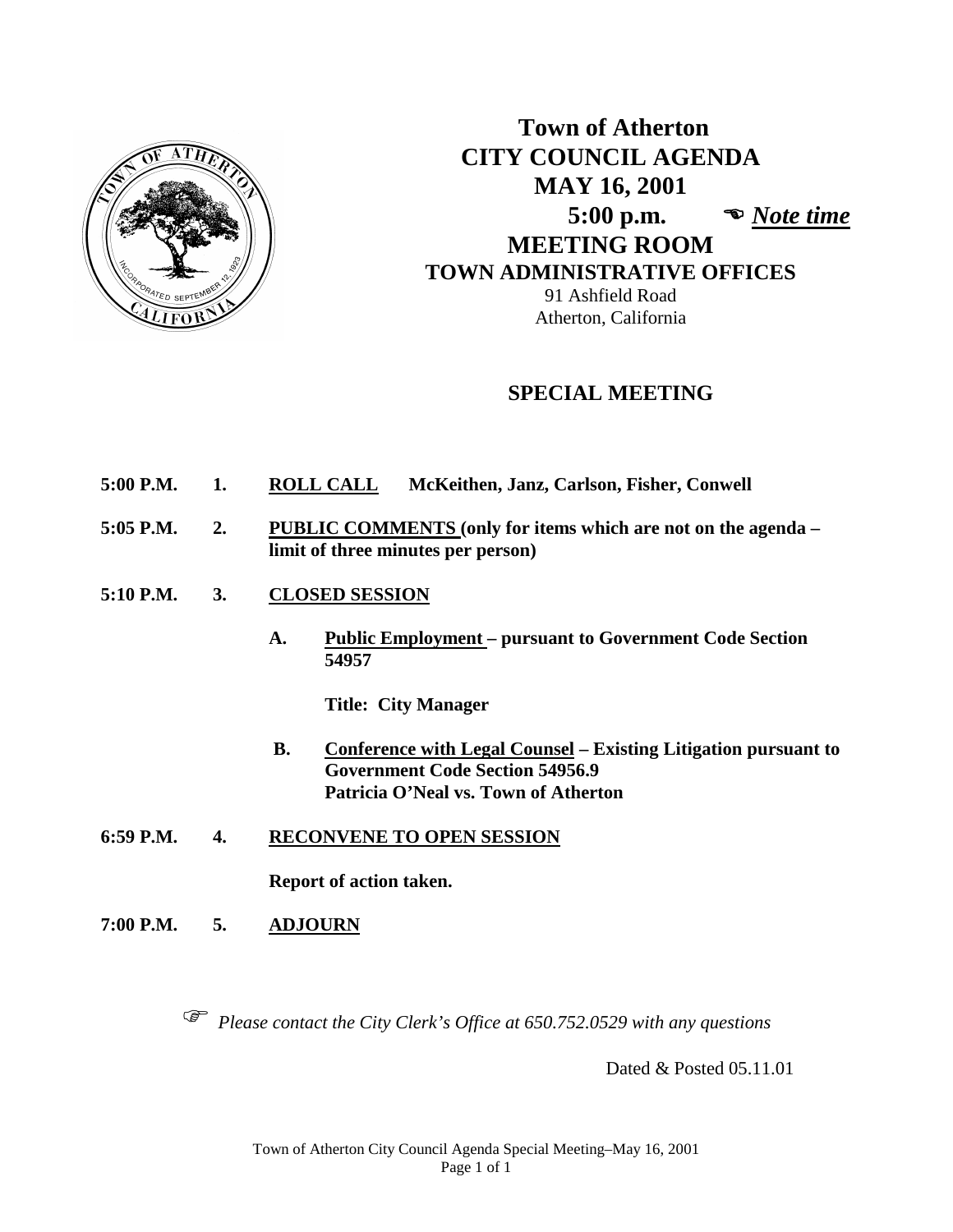

# **Town of Atherton CITY COUNCIL/ATHERTON CHANNEL DRAINAGE DISTRICT Agenda May 16, 2001 7:00 p.m. TOWN COUNCIL CHAMBERS** 94 Ashfield Road Atherton, California

# **REGULAR MEETING**

- **7:00 P.M. 1. ROLL CALL McKeithen, Janz, Carlson, Fisher, Conwell**
- **7:05 P.M 2. PRESENTATIONS** 
	- **A. Certificates of Appreciation for outgoing Commission and Committee members**
- **7:15 P.M. 3. COUNCIL REPORTS**
- **7:25 P.M. 4. PUBLIC COMMENTS (only for items which are not on the agenda limit of three minutes per person)**
- **7:35 P.M. 5. CITY MANAGER REPORT**
- **7:45 P.M. 6. DEPARTMENT HEADS' REPORTS**
- **8:00 P.M. 7. CITY ATTORNEY REPORT**
- **8:10 P.M. 8. COMMUNITY ORGANIZATION ROUNDTABLE REPORT (Directed by Resolution No. 99-6)**
- **8:15 P.M. CONSENT CALENDAR (Items 9 11)** 
	- **9. MINUTES OF SPECIAL MEETINGS OF APRIL 11, 2001, APRIL 18, 2001, APRIL 21, 2001, APRIL 30, 2001, AND REGULAR MEETING OF APRIL 18, 2001**
	- **10. BILLS AND CLAIMS FOR APRIL 10, 2001 THROUGH MAY 10, 2001, IN THE AMOUNT OF \$582,112.13**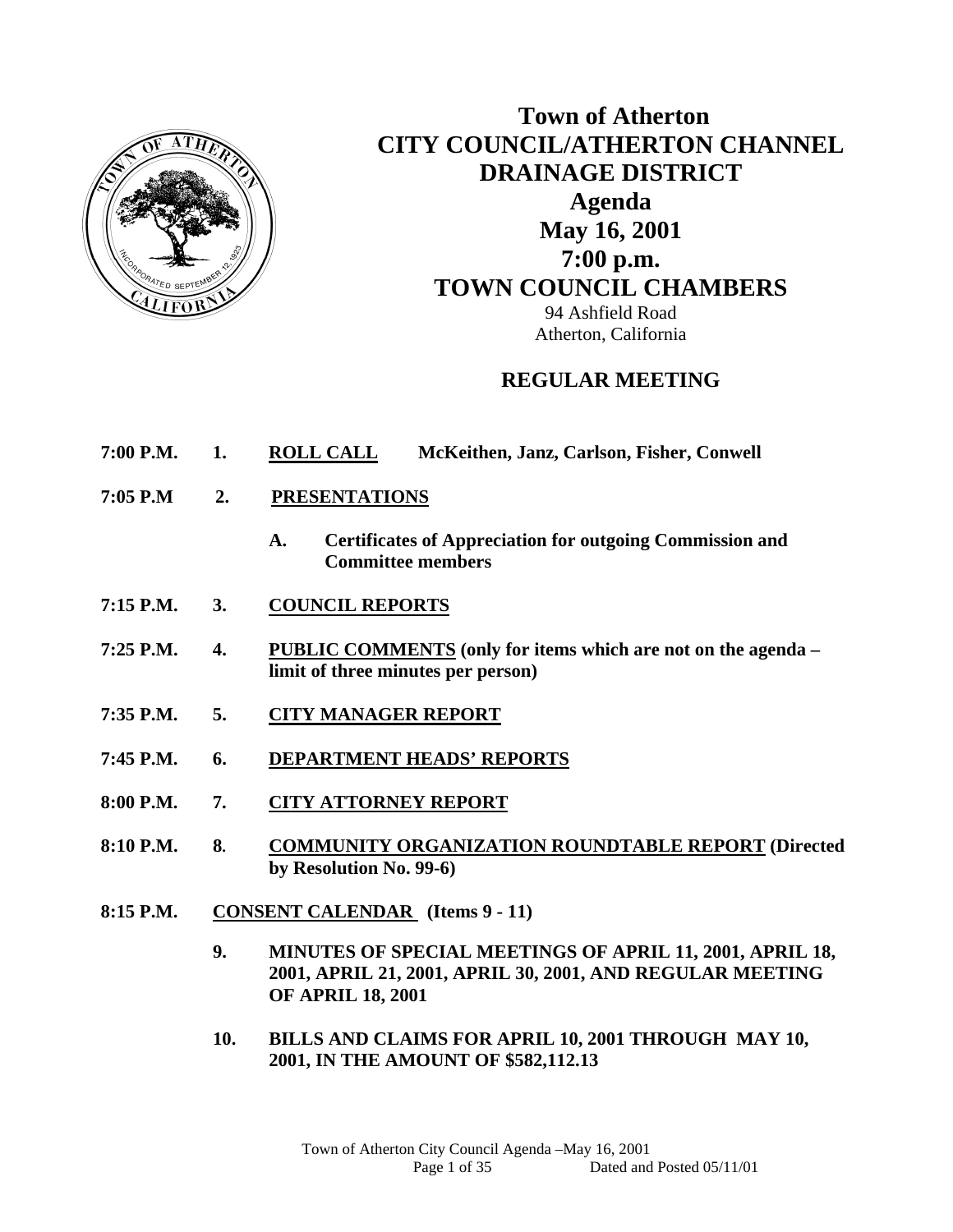- **11. APPROVAL OF PLANS AND SPECIFICATIONS, AWARD OF CONTRACT FOR 2001 PAVEMENT PATCHING PROJECT**
- **8:25 P.M. PUBLIC HEARINGS (Items 12 through 16)** 
	- **12. ADOPTION OF URGENCY ORDINANCE NO. \_\_\_\_, IMPOSING A MORATORIUM ON CONSTRUCTION OF BASEMENTS**
	- **13. INTRODUCTION OF ORDINANCE NO. \_\_\_, PLACING LIMITATIONS ON BASEMENT AREAS**
	- **14. INTRODUCTION OF ORDINANCE NO. \_\_\_\_, AMENDING THE LANDSCAPE SCREENING ORDINANCE**
	- **15. TENTATIVE PARCEL MAP 233 CAMINO AL LAGO (APN 070-341- 150)**
	- **16. LOT MERGER 366 WALSH ROAD (APN 073-202-130 AND 120)**

 **REGULAR AGENDA (Items 17 through 21)** 

- **9:40 P.M. 17. DISCUSSION AND POSSIBLE ACTION ATTORNEY'S OPINION ON TAX IMPLICATIONS OF TOWN PROVIDED HOUSE FOR CITY MANAGER**
- **10:10 P.M. 18. DISCUSSION AND POSSIBLE ACTION SALARY AND BENEFITS FOR THE POSITION OF CITY MANAGER**

**10:40 P.M. 19. APPROVAL OF AGREEMENT FOR CONSULTANT SERVICES WITH AVERY AND ASSOCIATES FOR CITY MANAGER RECRUITMENT** 

- **10:50 P.M. 20. DISCUSSION AND POSSIBLE ACTION FISCAL YEAR 2001/02 BUDGET AND ALARM FEES; CONSIDERATION OF MOTION TO SUPPORT THE PARCEL TAX**
- **11:20 P.M. 21. APPOINTMENT OF COUNCIL MEMBER TO SAN MATEO COUNTY CITY SELECTION COMMITTEE AND CONSIDERATION OF CITY SELECTION COMMITTEE APPOINTMENTS**
- **11:30 P.M. 22. PUBLIC COMMENTS**
- **11:40 P.M. 23. ADJOURN**

*Please contact the City Clerk's Office at 650.752.0529 with any questions*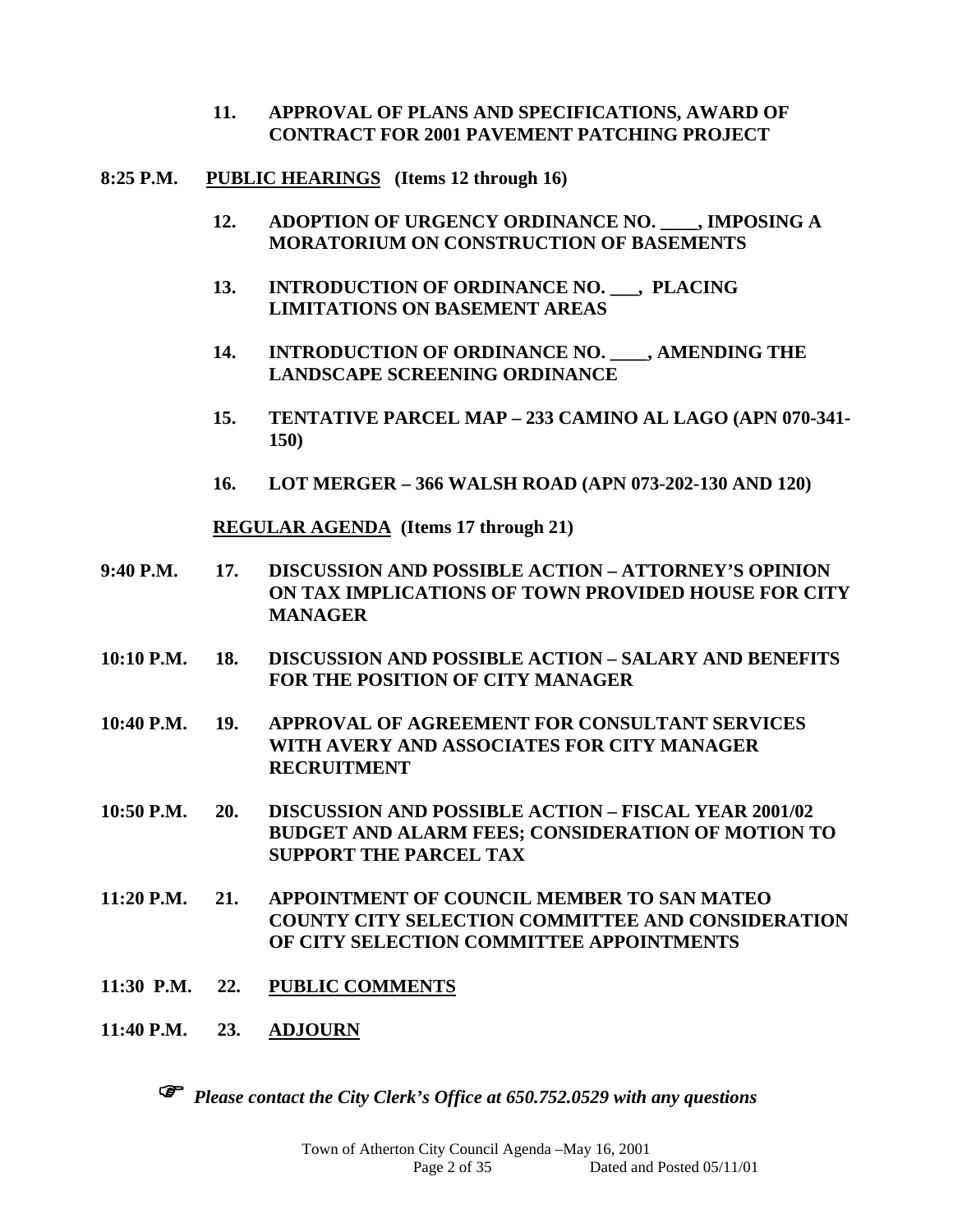

**Minutes CITY COUNCIL MEETING Wednesday, April 11, 2001 7:00 p.m. TOWN COUNCIL CHAMBERS** 94 Ashfield Road Atherton, California

# **SPECIAL MEETING**

**Mayor Fisher called the meeting to order at 7:00 p.m.** 

- **1. ROLL CALL** 
	- **PRESENT:** Kathy McKeithen  **James R. Janz Alan B. Carlson Dianne M. Fisher William R. Conwell**

## **2. COUNCIL REPORTS**

- **Council Member Conwell reported that CCAG will meet on Thursday, and the Criminal Justice Commission will meet next week.**
- **Council Member Janz reported that he will attend the ABAG General Assembly on Thursday, April 12.**
- **Council Member McKeithen reported on the Emergency Services Council meeting where authorization was given for the expenditure of approximately \$10 million in County funds to install a microwave system and mutual aid radio system. The Screening Committee met and has recommended that a Staff Screening Committee not be utilized for the interviewing process of the City Manager finalists. She asked that the terms of the City Manager contract, including the issue of the house, be put on a future agenda during open session.**
- **Council Member Carlson asked that a formal tax opinion be obtained on providing a house for the City Manager.**
- **Mayor Fisher reported that P.G. & E. has the most current information on the rolling blackouts on the website** www.calso.com**. Information will also be given on the front page of newspapers.**

## **3. PUBLIC COMMENTS**

**John Ruggeiro, 10 Stockbridge**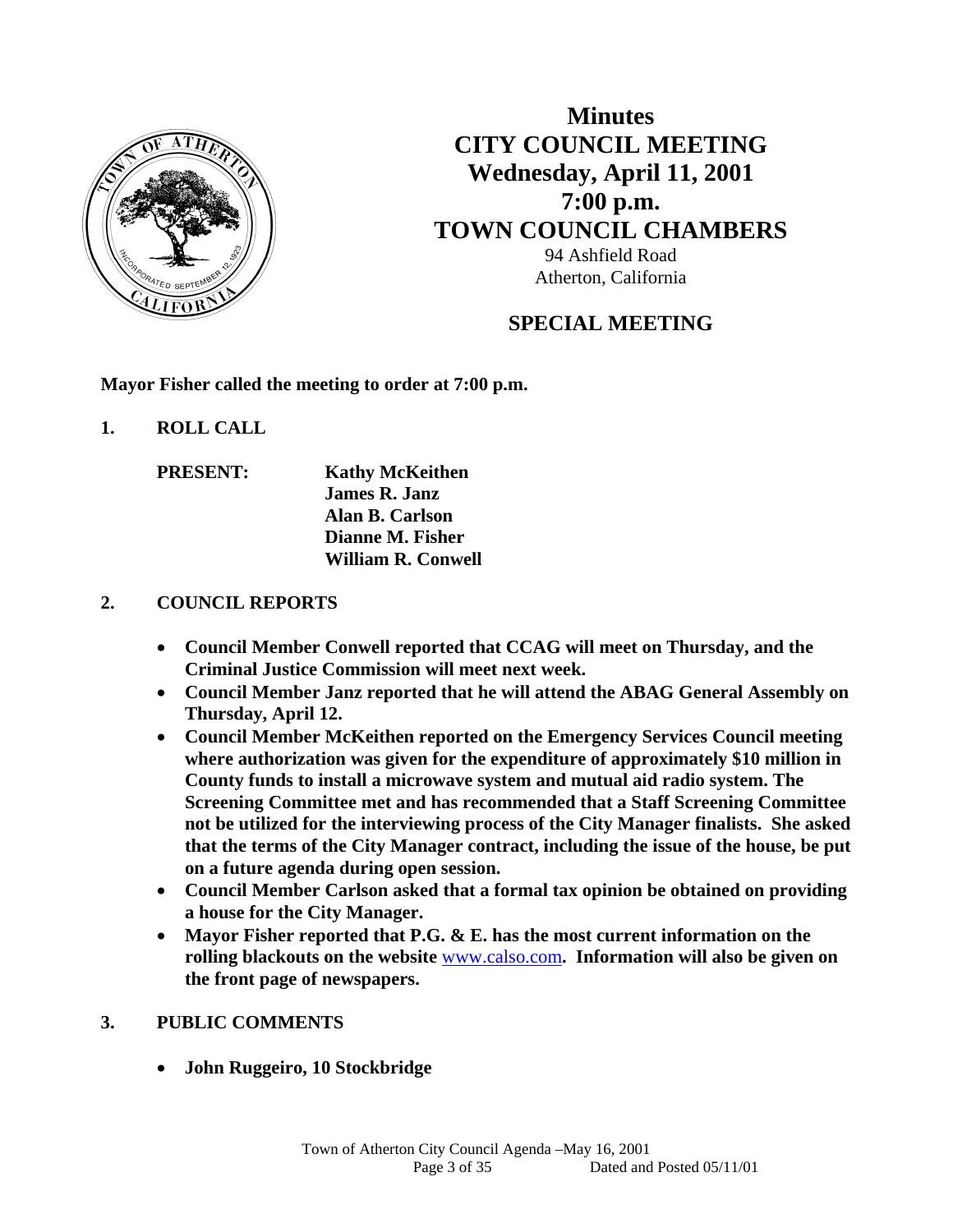- **Shirley Carlson, Atherton Tree Committee, announced that the Arbor Day celebration will be held on April 28th.**
- **Sandy Crittenden, 117 Heather Drive, announced that the Holbrook-Palmer Park Barbecue will be held on April 22.**
- **Charles Marsala, 33 Emilie Avenue**
- **John Sisson, 26 Belleau Avenue**

## **REGULAR AGENDA**

## **4. DISCUSSION AND POSSIBLE ACTION – MID-PENINSULA ACCESS CORPORATION PRESENTATION ON CABLECASTING THE ATHERTON CITY COUNCIL MEETINGS ON THE GOVERNMENT ACCESS CHANNEL**

**Annie Niehaus, Executive Director of Mid-Peninsula Access Corporation, gave a presentation on MPAC, which is the designated community access organization whose job is to provide citizens in the cable service area with the ability to communicate over cable television. She explained how MPAC assists cities in utilizing the Government Access Channel on cable television. Information was provided on how live video broadcasting could be accomplished in the Town Council Chambers. Discussion ensued regarding the cost of broadcasting. The Council was invited to come and broadcast at their studio to see if there is any community interest. She also discussed how the new franchise agreement with AT&T will provide free installation to the Institutional Network, a dedicated fiber network for use by local government and schools. She stated that Atherton will need to choose one location for access to this free service. This will provide Internet connections between all the agencies involved, including video-conferencing and cablecasting. A kickoff meeting will be held in June to demonstrate how this will work.** 

## **5. DISCUSSION AND POSSIBLE ACTION – PARCEL TAX, CONTINUATION OF DISCUSSION ON PRO FORMA BUDGETS**

**Interim City Manager Ralph Freedman discussed the results of the Audit Committee meeting, and presented the suggested modifications to the pro forma reports. Changes were made to the footnotes to make them more informative. The issue of continuing the alarm fees was discussed. Jerry Carlson from the Audit Committee, spoke to the Council and stated that he will report back to the Council on April 18th. It was agreed that more footnotes to the pro forma reports are needed to explain changes in numbers from year to year, and changes in salaries and benefits resulting from added positions. Interim Finance Director Bill Yeomans answered questions regarding the pro forma reports. The Council asked Staff to prepare a Draft Analysis to be provided to the Council at the April 18th meeting. John Sisson, Sandy Crittenden and Charles Marsala spoke from the audience.**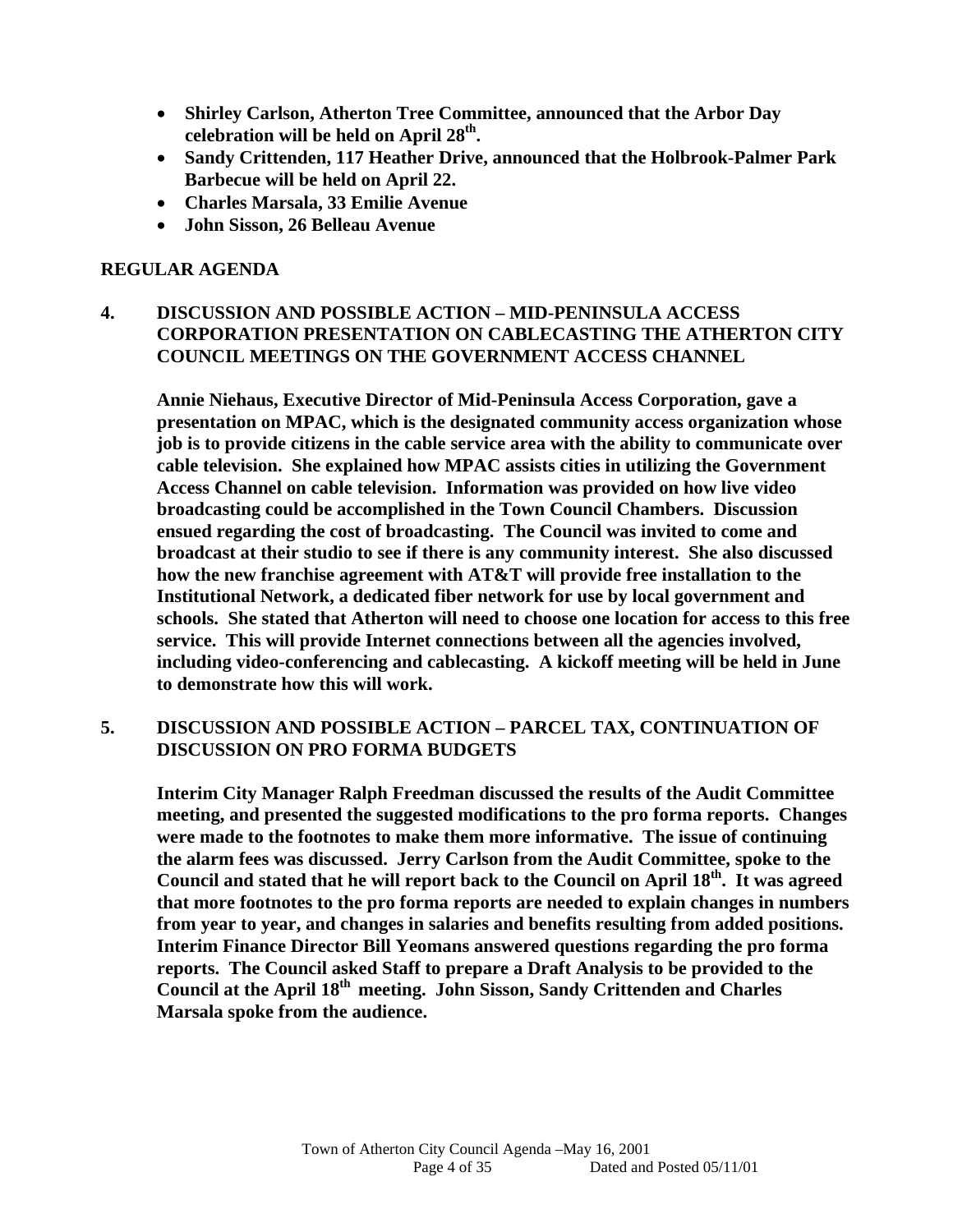#### **6. DISCUSSION AND POSSIBLE ACTION - GOAL SETTING STUDY SESSION**

**Interim City Manager Ralph Freedman presented overheads on a Mission Statement which was adopted by a prior City Council. He discussed some general ideas developed by Staff for short and long term goals. Discussion ensued. Council concurred that they should meet annually, prior to the budget process, to identify and pursue short-term goals, and review long-term goals. The following members of the audience spoke: John Ruggeiro, John Sisson, and Smith McKeithen.** 

## **7. ADJOURN**

 **The meeting adjourned at 10:45 p.m.** 

**Respectfully submitted,** 

**Sharon Barker, City Clerk** 

**\_\_\_\_\_\_\_\_\_\_\_\_\_\_\_\_\_\_\_\_\_\_\_\_\_\_\_\_\_\_**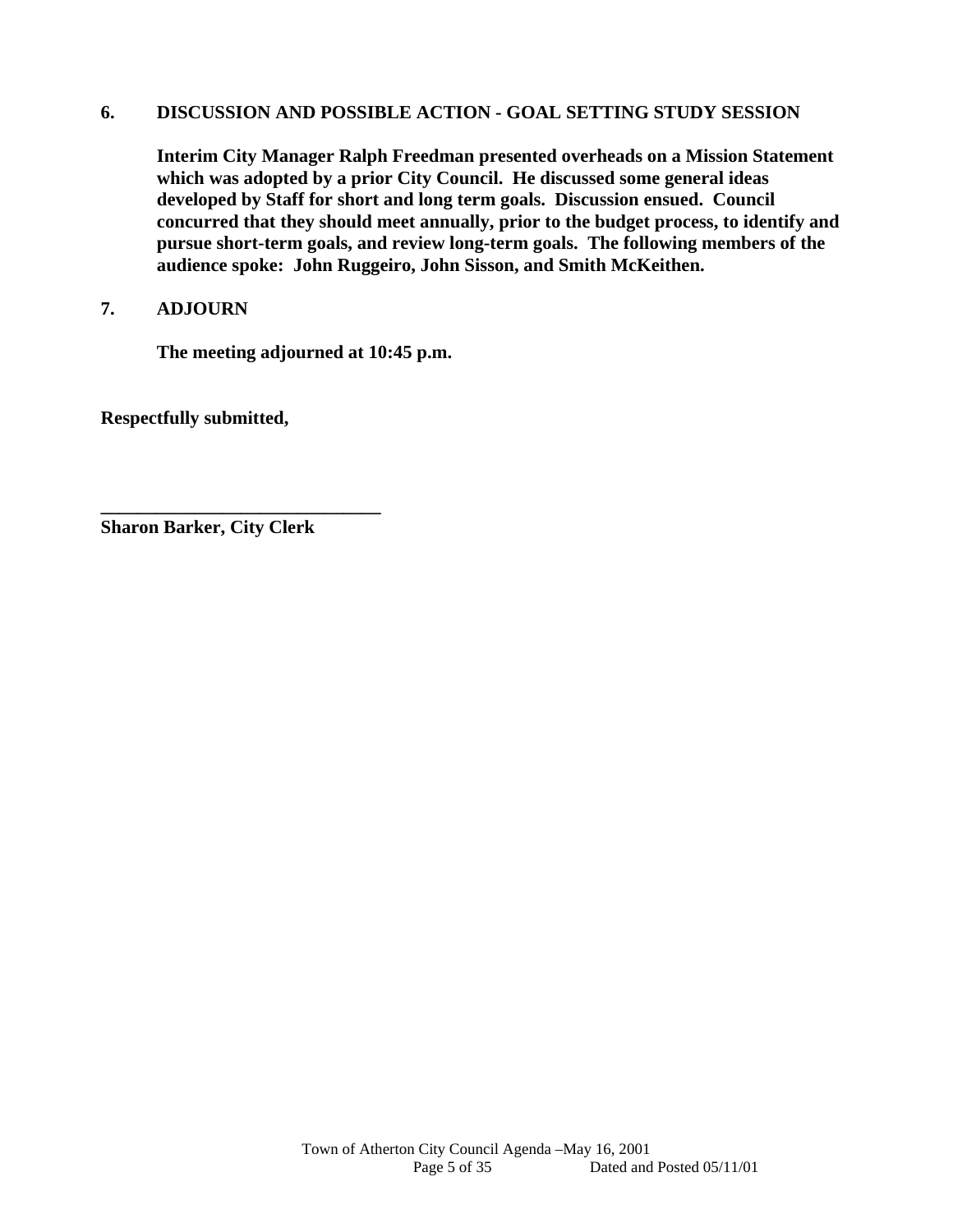

# **Minutes CITY COUNCIL MEETIG April 18, 2001 5:00 p.m. TOWN COUNCIL CHAMBERS** 94 Ashfield Road Atherton, California

# **SPECIAL MEETING**

**Mayor Fisher called the meeting to order at 5:00 p.m.** 

**1. ROLL CALL** 

**PRESENT:** Kathy McKeithen  **James R. Janz Alan B. Carlson Dianne M. Fisher William R. Conwell** 

- **2. PUBLIC COMMENTS: There were no public comments.**
- **3. CLOSED SESSION: The Council adjourned to closed session at 5:05 p.m.**
- **4. RECONVENE TO OPEN SESSION: The Council reconvened to open session at 6:55 p.m.** 
	- **A. Conference with Legal Counsel -Existing Litigation pursuant to Government Code Section 54956.9**

 **Patricia O'Neal vs. Town of Atherton** 

 **B. Public Employment pursuant to Government Code Section 54957** 

 **Title: City Manager** 

 **Report of action taken: No action. The closed session was continued to the end of the 7:00 p.m. open session.** 

#### **5. ADJOURN**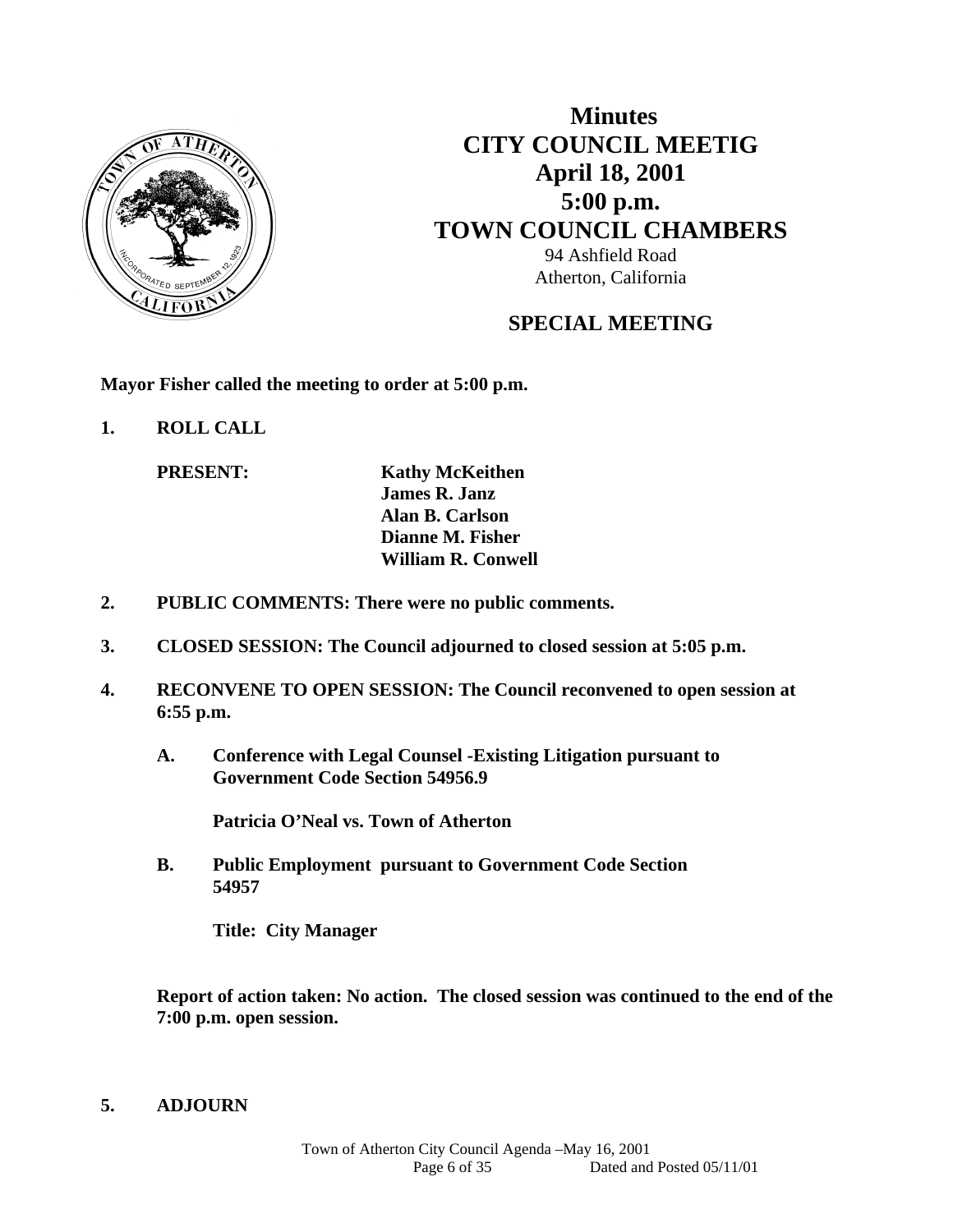**The Council adjourned to open session at 7:00 p.m.** 

 **The Council adjourned to continued closed session at 10:55 p.m. and adjourned at 11:35 p.m. to Saturday, April 21, 2001, at 8:00 a.m. on a motion by Council Member McKeithen and seconded by Council Member Conwell, all voting in favor. No action was taken.** 

**Respectfully submitted,** 

**\_\_\_\_\_\_\_\_\_\_\_\_\_\_\_\_\_\_\_\_\_\_\_\_\_\_\_ Linda Kelly, Acting City Clerk**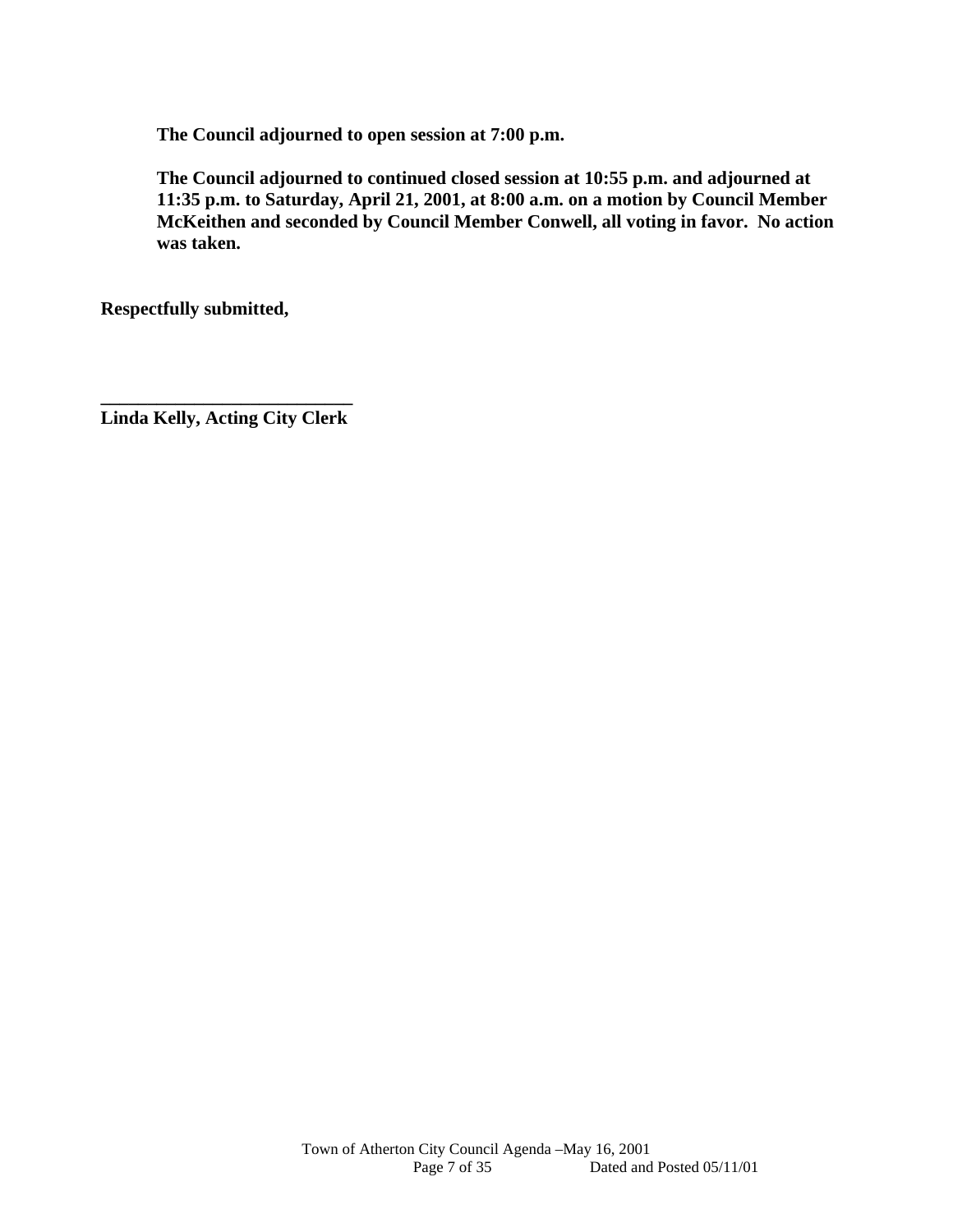

 **Minutes CITY COUNCIL/ATHERTON CHANNEL DRAINAGE DISTRICT April 18, 2001 7:00 p.m. TOWN COUNCIL CHAMBERS** 94 Ashfield Road Atherton, California

# **REGULAR MEETING**

**Mayor Fisher called the meeting to order at 7:05 p.m.** 

- **1. ROLL CALL** 
	- **PRESENT: Kathy McKeithen James R. Janz Alan B. Carlson Dianne M. Fisher William R. Conwell**

**Interim City Manager Ralph Freedman and City Attorney Marc Hynes were also present.** 

## **2. PRESENTATIONS/PROCLAMATIONS**

**B. Proclamations:** 

**Mayor Fisher presented an Arbor Day Proclamation to Shirley Carlson, who reminded everyone to attend the tree planting on April 28, 2001 at 10:00 a.m.** 

**Eagle Scout Justin Baron was not present to receive his Proclamation.** 

**B. Oaths of Office:** 

**Police Chief Robert Brennan introduced the five new Police Department employees: Officer Donald Dunphy, Officer Tim Marks, Officer Kristen Lee, Communications Supervisor Priscella O'Shea, and Police Dispatcher Joanne Thomas-Smith. Mayor Fisher administered the oath of office. Each new employee was pinned by the family member or friend of his or her choice.** 

**C. Presentation:** 

**Sheryl Snider, Koff and Associates, presented the methodology and findings of the Classification and Compensation Study, and responded to questions from the City Council regarding the study. Vice Mayor Carlson asked Interim City**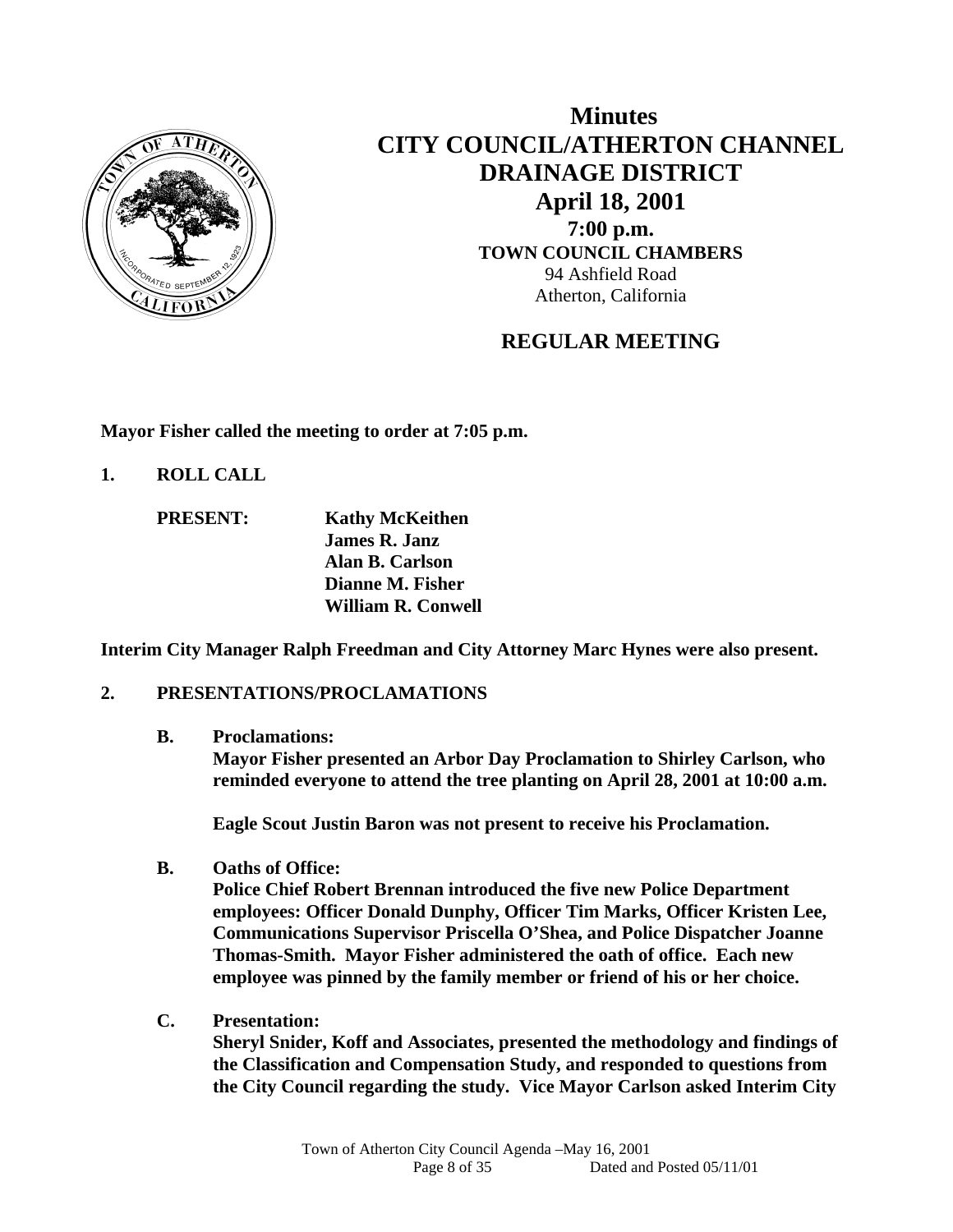**Manager Freedman to work with Ms. Snider to factor in the PERS contribution and report back to Council on this at the next regular Council meeting.** 

**The following members of the audience spoke: Bob Simonds, 26 Wilburn Avenue John Sisson, 26 Belleau Avenue** 

#### **3. COUNCIL REPORTS**

- **Vice Mayor Carlson reported that the General Plan Committee met on April 5th and discussed the Heritage Tree ordinance and suggested no further changes. With respect to landscape screening, the Committee will recommend to the Council a standard that requires landscaping to reach maturity within five years of the beginning of the project. The issue of cargo containers was also discussed in the Committee, and it will be discussed later on this agenda.**
- **Council Member Janz reported on his recent attendance at the General Assembly meeting of the Association of Bay Area Governments (ABAG), where ABAG's budget and projects for the coming year were discussed. The allocation of dues is based on population; Atherton's assessment is \$1,340 for next year. Member agency dues constitute only 10% of ABAG's budget.**
- **Council Member McKeithen reported that there is a meeting of the Office of Emergency Services tomorrow where their budget will be discussed, and she would appreciate any input on this issue. Regarding the microwave and radio costs of the new system that would be put into place in San Mateo County, the cost is over \$10 million and was awarded to Motorola with Harris as the subcontractor. Half of this would be paid for by the County; half by the cities served. The cost to Atherton would be \$71,805, reduced by a 10% contingency. Atherton chose to pay this on a two-year installment.**

**Screening Committee: Council Member McKeithen reported that a Planning Commission appointment will be recommended and agendized for a future Council meeting.** 

**City Manager Recruitment: The Council Screening Committee received 87 resumes. Council Member McKeithen gave copies of the resumes to the Council Members, and this will be discussed this Saturday in a closed session.** 

**Citizens' Screening Committee: The Council appointed members to the City Manager Citizens' Screening Committee as follows:** 

**John Ruggiero (appointed by Conwell) Jon Duane (appointed by Fisher) Jim Dobbie (appointed by Janz) John Sisson (appointed by McKeithen) John Foster (appointed by Carlson)**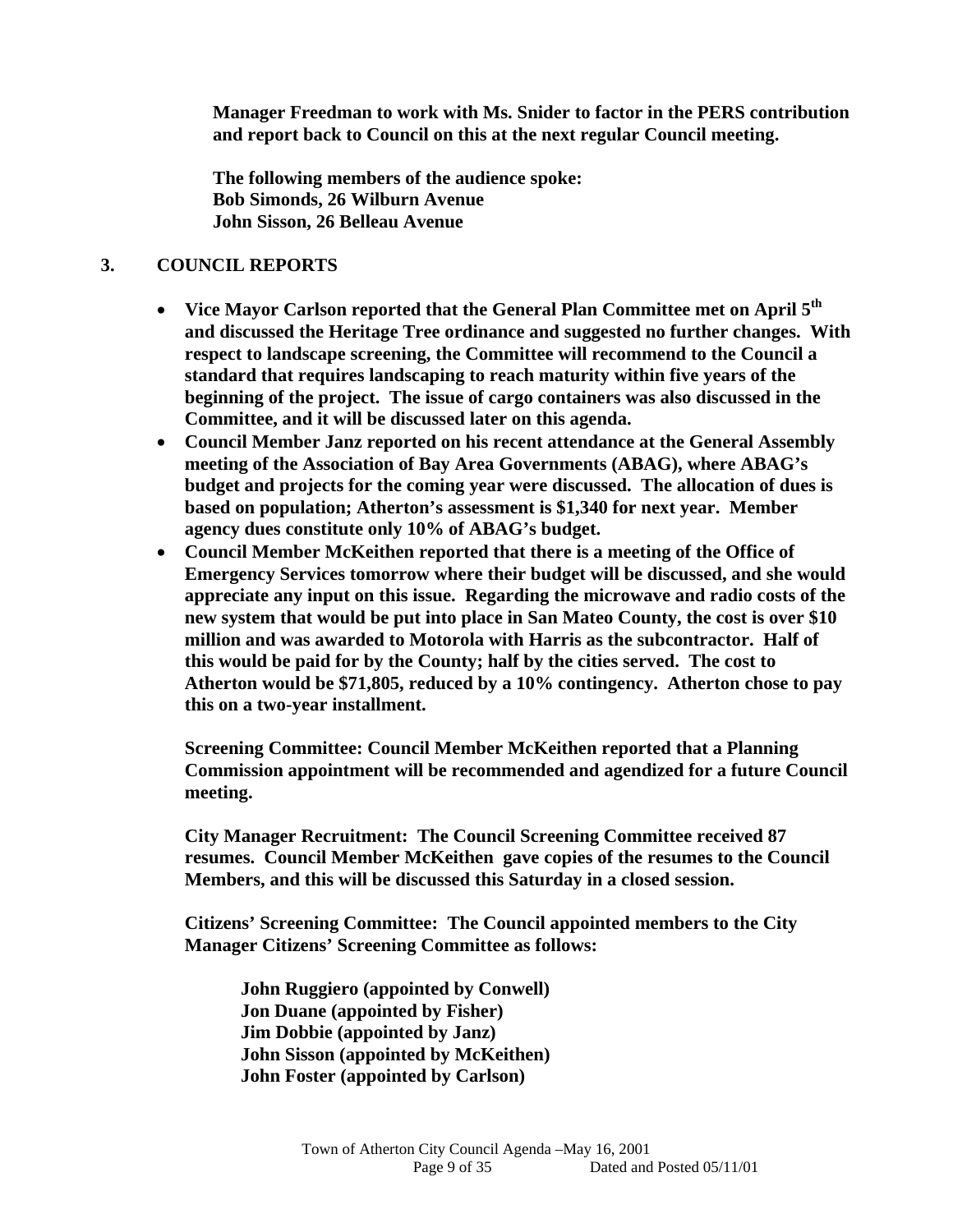**The five members just appointed will receive the remaining six or seven applications from other applicants to the Committee, and they will be asked to return to the City Attorney their ranking of those people. The City Attorney will announce the two additional people to join the Committee, and will send letters to the appointees. They will be participating in interviews to be held on Friday, May 18th at 8:30 a.m.** 

 **Mayor Fisher reported on the Transportation Committee. Charles Ramorino's concern about the Selby Lane and El Camino intersection was discussed. He suggested a compromise that asks the Town to work with CalTrans to make some changes to the median to offset the left turn lanes for better vision. Public Works Director Temps will be following up on this issue.** 

## **4. PUBLIC COMMENTS**

 **The following members of the audience spoke:** 

 **Marion Oster, Heritage Committee Bob Simonds, 26 Wilburn Avenue Charles Ramorino, 98 Gresham Lane Charles Marsala, 33 Emilie Avenue** 

## **5. CITY MANAGER REPORT**

- **A. Postal Contract The U.S. Postal Service has approved the modification in the annual payment to the Town from the current \$14,580 per year to \$51,762 per year, effective March 24, 2001.**
- **B. Housing Element Legislation (SB 910) This legislation would require that if a court finds a local government's housing element not to be in substantial compliance with State law, a financial penalty would be imposed on the local government, which could include a reduction in State Gas Tax monies. Upon request of the Interim City Manager, the Council agreed to direct him to draft a letter for the Mayor's signature opposing SB 910 because the legislation effectively usurps local land use authority, and links Gas Tax monies to the affordable housing problem in California.**
- **C. Play Area Project The Committee has raised \$280,000 out of the \$330,000 anticipated cost for the project. It is anticipated that funding will be completed by early May, with bid documents completed early next month.**
- **D. Teamsters' Local 856 MOU The Town received a letter from the Union regarding their desire to begin negotiations for a new Memorandum of Understanding (MOU). The current MOU expires on June 30, 2001.**

**Vice Mayor Carlson requested the Interim City Manager provide copies of the MOU to all Council Members along with his recommended changes, and schedule this item for a closed session agenda.**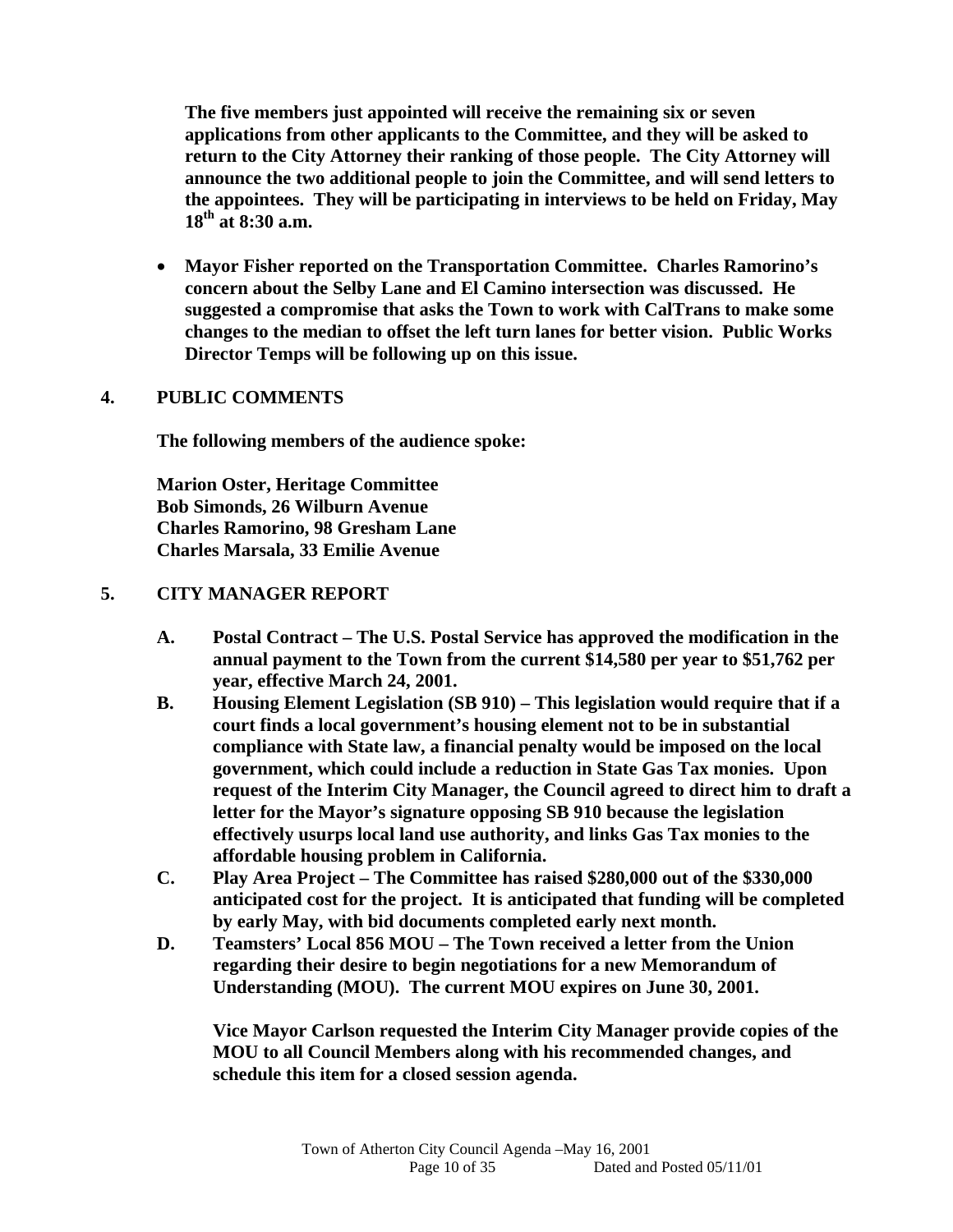- **E. Other Items**
- **City Managers met on an item that went before CCAG. Council Member Conwell stated that the item was related to the funding of and an increase in scope of activity required by National Pollution Discharge Elimination System (NPDES) mandates. The Interim City Manager stated that he would bring back a resolution regarding piggybacking a local fee on the County fee.**
- **Council Member Conwell also stated that the Metropolitan Transportation Commission reported at CCAG on a study for a new Bay crossing.**
- **The Interim City Manager explained various payments from the bills and claims listing.**
- **Mayor Fisher asked that the cost spent so far on the City Manager search be reported on at the next Council meeting.**

#### **5. DEPARTMENT HEADS' REPORTS**

- **Building Official Mike Hood reported that building activity was still rapid, and that three projects were submitted with basements beyond the buildable area.**
- **Public Works Director Cliff Temps gave an update on the road work that he is projecting for completion this summer, and explained the patching and sealing program.**
- **Assistant to the City Manager Linda Kelly presented the 2000 Census results, including total population and race for Atherton.**
- **7. CITY ATTORNEY REPORT** 
	- **City Attorney Marc Hynes stated that he did not hear back from the tax attorney regarding the inquiry about the tax status of the City Manager's house.**
- **8. COMMUNITY ORGANIZATION ROUNDTABLE REPORT No report**

**CONSENT CALENDAR (Items 9 - 13)** 

**MOTION – to approve the consent agenda with the exception of the minutes of the Open Session of February 8, 2001, the minutes of the Regular Meeting of March 21, 2001, and the minutes of the Special Meeting of March 29, 2001.** 

**M/S Carlson/Janz Ayes: 5 Noes: 0 Absent: 0 Abstain: 0** 

- **9. MINUTES OF SPECIAL MEETINGS OF MARCH 15, 2001, AND MARCH 21, 2001, AND CORRECTED MINUTES OF THE SPECIAL MEETING OF MARCH 6, 2001** 
	- **10. BILLS AND CLAIMS FOR MARCH 10, 2001 THROUGH APRIL 10, 2001, IN THE AMOUNT OF \$601,556.26**
- **11. QUARTERLY INVESTMENT REPORT**
- **12. ADOPTED ORDINANCE NO. 521, AMENDING THE ATHERTON MUNICIPAL CODE REGULATING HEIGHT OF FENCES ALONG RINGWOOD AVENUE WITHIN THE TOWN OF ATHERTON**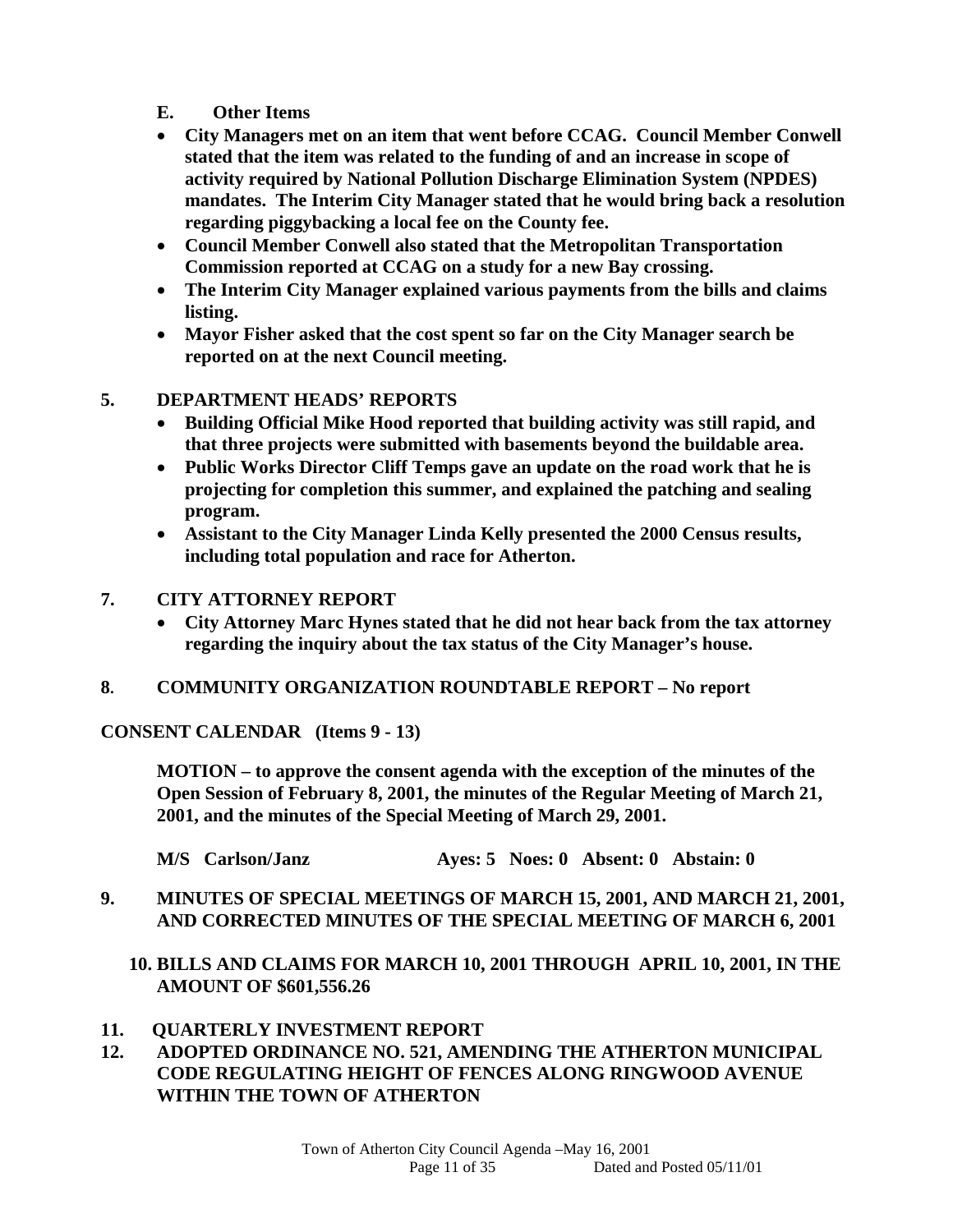## **13. ADOPTED ORDINANCE NO. 522, AMENDING ATHERTON MUNICIPAL CODE RELATING TO THE REMOVAL OF HERITAGE TREES WITHIN THE TOWN OF ATHERTON**

#### **REGULAR AGENDA (Items 14 and 15)**

**Mayor Fisher announced that Item 15 would be taken up at this time, and that Item 14 would be considered later.** 

#### **15. DISCUSSION AND POSSIBLE ACTION - PARCEL TAX, AUDIT COMMITTEE REPORT ON PRO FORMA BUDGETS**

**Jerry Carlson, Audit Committee Chairman, stated that the Committee met on April 5th and reviewed the financial projections. He stated that the members of the Committee made a number of suggestions, and overall felt that staff made a good faith effort in presenting the analysis. The process is a major step to a more disciplined financial process.** 

**Interim Finance Director Bill Yeomans and Interim City Manager Freedman responded to Council questions regarding the methodology of the projections.** 

#### **14. ORDINANCE AMENDING ATHERTON MUNICIPAL CODE REGULATING THE PLACEMENT OF CARGO CONTAINERS ON PRIVATE PROPERTY WITHIN THE TOWN OF ATHERTON**

**Vice Mayor Carlson stated that based on the General Plan Committee's discussion and his own observations, that he would recommend to prohibit cargo containers at all times except in conjunction with construction projects. He stated that they could be treated as an R.V. but exempt during the construction process.** 

**Discussion ensued that this may have been a one-resident issue, and that perhaps this should be sent back to the General Plan Committee.** 

 **The following member of the audience spoke:** 

**Charles Marsala, 33 Emilie Avenue** 

**Council decided to take no action on the ordinance.**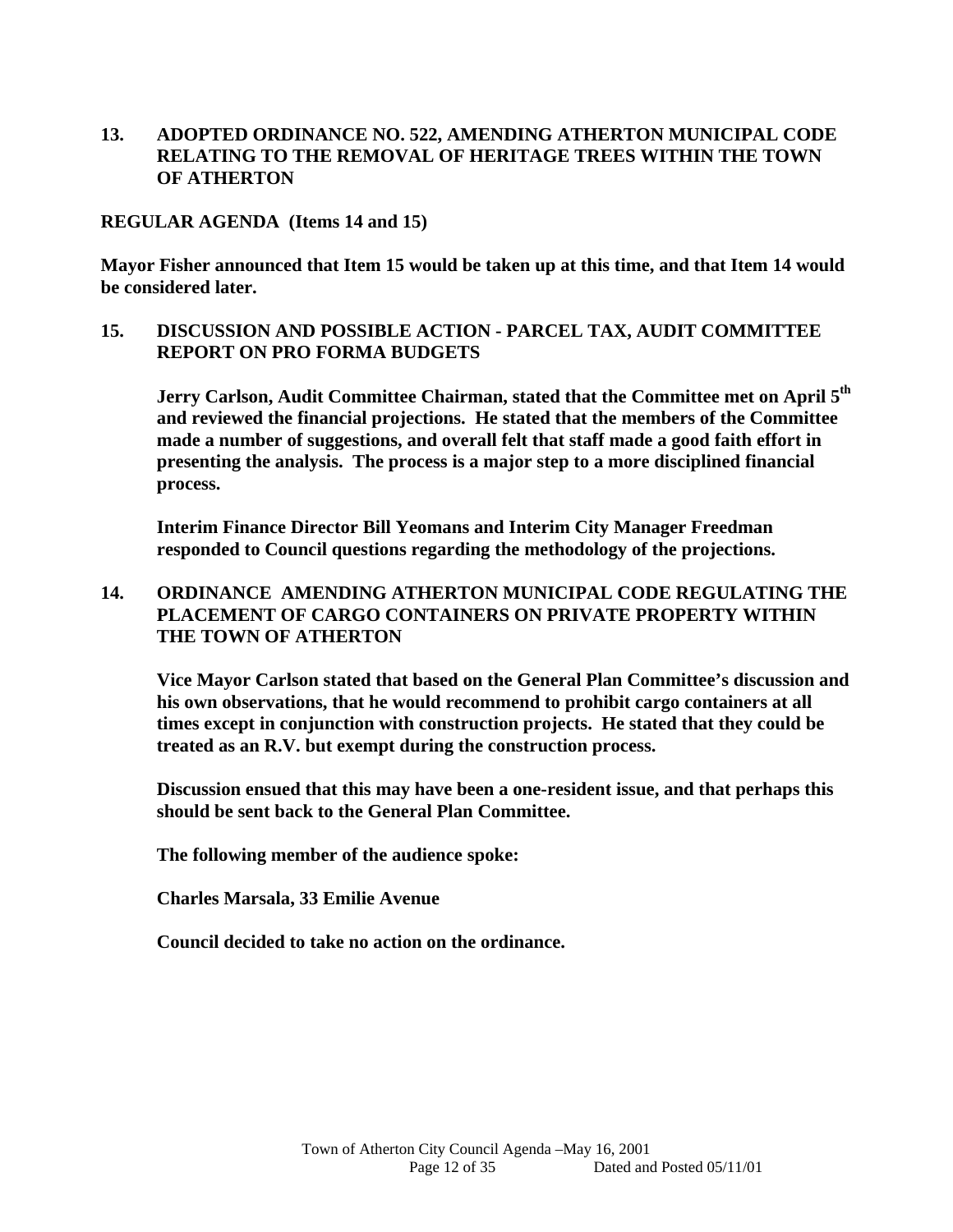#### **15A. DISCUSSION AND POSSIBLE ACTION - CITY MANAGER COMPENSATION PACKAGE**

 **Council Members discussed the need to obtain an opinion from a tax attorney before determining the value of the house as part of the total compensation package. City Attorney Hynes stated that he should have the opinion by the next Council meeting.** 

**15B. CONSENT CALENDAR ITEMS PULLED – MINUTES OF FEBRUARY 8, 2001, MARCH 21, 2001, AND MARCH 29, 2001.** 

 **Council Member McKeithen requested corrections to the February 8, 2001 Special Meeting minutes as follows:** 

 **Page 6 of 9 on the motion to adopt Subsection 2 of Section 2, remove the reference to the Gann limit, and refer instead to Article XIIIB of the California Constitution.** 

**Council Member McKeithen requested corrections to the March 21, 2001 minutes as follows:** 

- **Page 4 "Byrne Bernhard" spoke from the audience.**
- **Page 6 correct motion introducing Ordinance 522 omit amendment referencing Section 8.10.060 from the proposed ordinance, not just the word "damage".**
- **Item 9 on Page 7 add No. 3a, "correct motion under Item 10 of minutes of February 8, 2001 to adopt Subsection 2 of Section 2 removing the reference to the Gann limit, and refer instead to Article XIIIB of the California Constitution."**

**MOTION – Approve minutes of February 8 and March 21 as corrected.** 

|  | M/S Janz/Carlson |  |  |  | Ayes: 5 Noes: 0 Absent: 0 Abstain: 0 |
|--|------------------|--|--|--|--------------------------------------|
|--|------------------|--|--|--|--------------------------------------|

**MOTION – Approve minutes of March 29. Councilmember Janz was not present at this meeting.** 

**M/S Carlson/McKeithen Ayes: 4 Noes: 0 Absent: 0 Abstain: Janz** 

#### **16. PUBLIC COMMENTS - None**

#### **17. ADJOURN**

**The meeting adjourned at 10:55 p.m. to the continued closed session regarding the City Manager recruitment.** 

 **Respectfully submitted,** 

**\_\_\_\_\_\_\_\_\_\_\_\_\_\_\_\_\_\_\_\_\_\_\_\_\_\_\_\_ Linda Kelly, Acting City Clerk**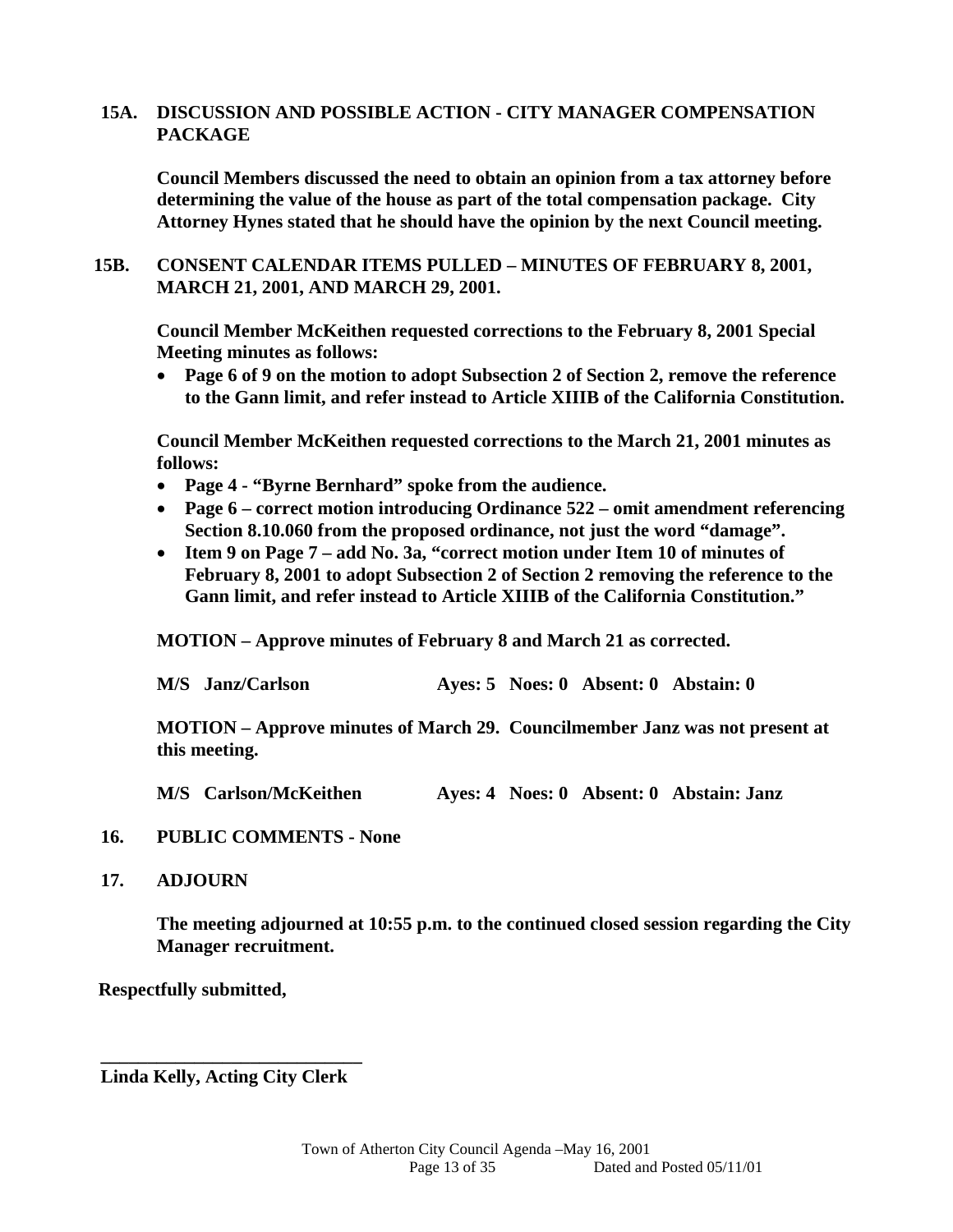## **TOWN OF ATHERTON**  CLAIMS LIST April 10 through May 10, 2001

| Payroll Checks   | 500595-500719 |              | \$236,500.31 |
|------------------|---------------|--------------|--------------|
| Electronic       |               |              | 62,960.82    |
| <b>Transfers</b> |               |              |              |
| $A/P$ Checks     | 10183-10356   |              | 282,651.00   |
|                  |               |              |              |
|                  |               | <b>TOTAL</b> | \$582,112.13 |

I, Ralph Freedman, Interim City Manager of the Town of Atherton, do hereby certify under penalty of perjury that the demands listed above, check numbers 500595 – 500719 (Payroll) and 10183- 10356 (Accounts Payable), and Electronic Transfers for Employees Federal Payroll Taxes and fees, inclusive, amount to \$582,112.13 are true and correct, and that there are funds for payment.

> Ralph Freedman Interim City Manager

\_\_\_\_\_\_\_\_\_\_\_\_\_\_\_\_\_\_\_\_\_\_\_\_\_\_\_\_\_\_\_

\_\_\_\_\_\_\_\_\_\_\_\_\_\_\_\_\_\_\_\_\_\_\_\_\_\_\_\_\_\_

The above claims, Payroll check numbers 500595 – 500719, Accounts Payable check numbers 10183 - 10356 and Electronic Transfers for employees federal payroll taxes and fees, amount to \$582,112.13; and are hereby approved for payment.

Mayor, Town of Atherton

#### SOURCE OF FUNDS

| 101 General Fund              |            |
|-------------------------------|------------|
| 105 Tennis Fund               | 513,421.64 |
|                               | 406.32     |
| 202 Transportation Fund       | 10,410.00  |
| 203 Gas Tax Fund              |            |
|                               |            |
| 206 SLESF                     |            |
|                               | $\theta$   |
| 401 GF Projects               | 0          |
| 402 Storm Drainage            | 1591.20    |
| 403 Atherton Channel Drainage |            |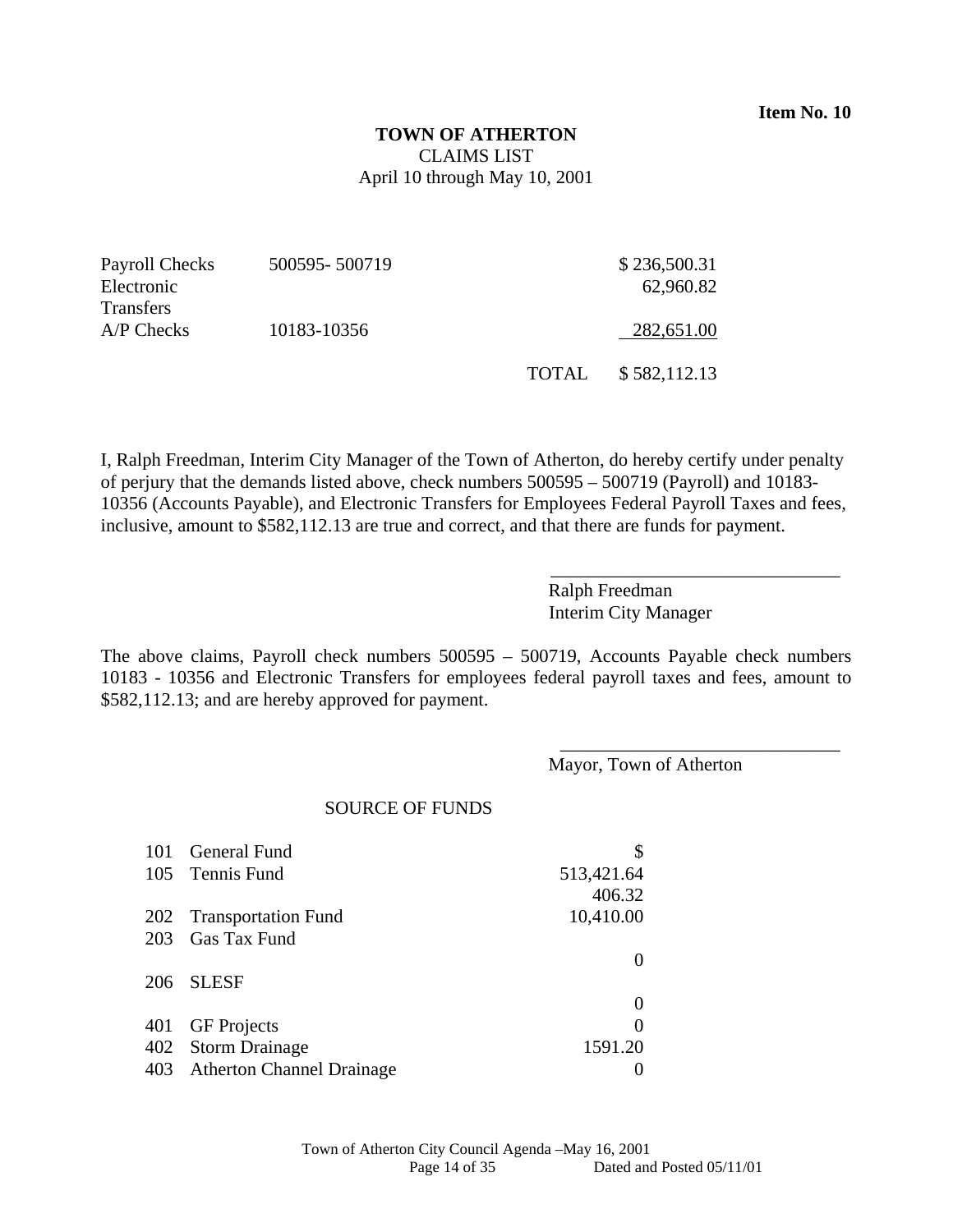|     | 611 Computer Maint & Replacem't |              |            |
|-----|---------------------------------|--------------|------------|
|     | 612 Administrative Services     |              | 5,908.83   |
|     |                                 |              | 3062.32    |
| 614 | <b>Workers Compensation</b>     |              | 43,378.66  |
|     | Insurance                       |              |            |
|     | 715 Evans Estate                |              | 3,388.88   |
|     | 731 M-A Little League           |              |            |
|     | 730 H-P Park Improvement        |              |            |
|     | 731 Tree Committee              |              | 544.28     |
|     |                                 | <b>TOTAL</b> | S          |
|     |                                 |              | 582.112.13 |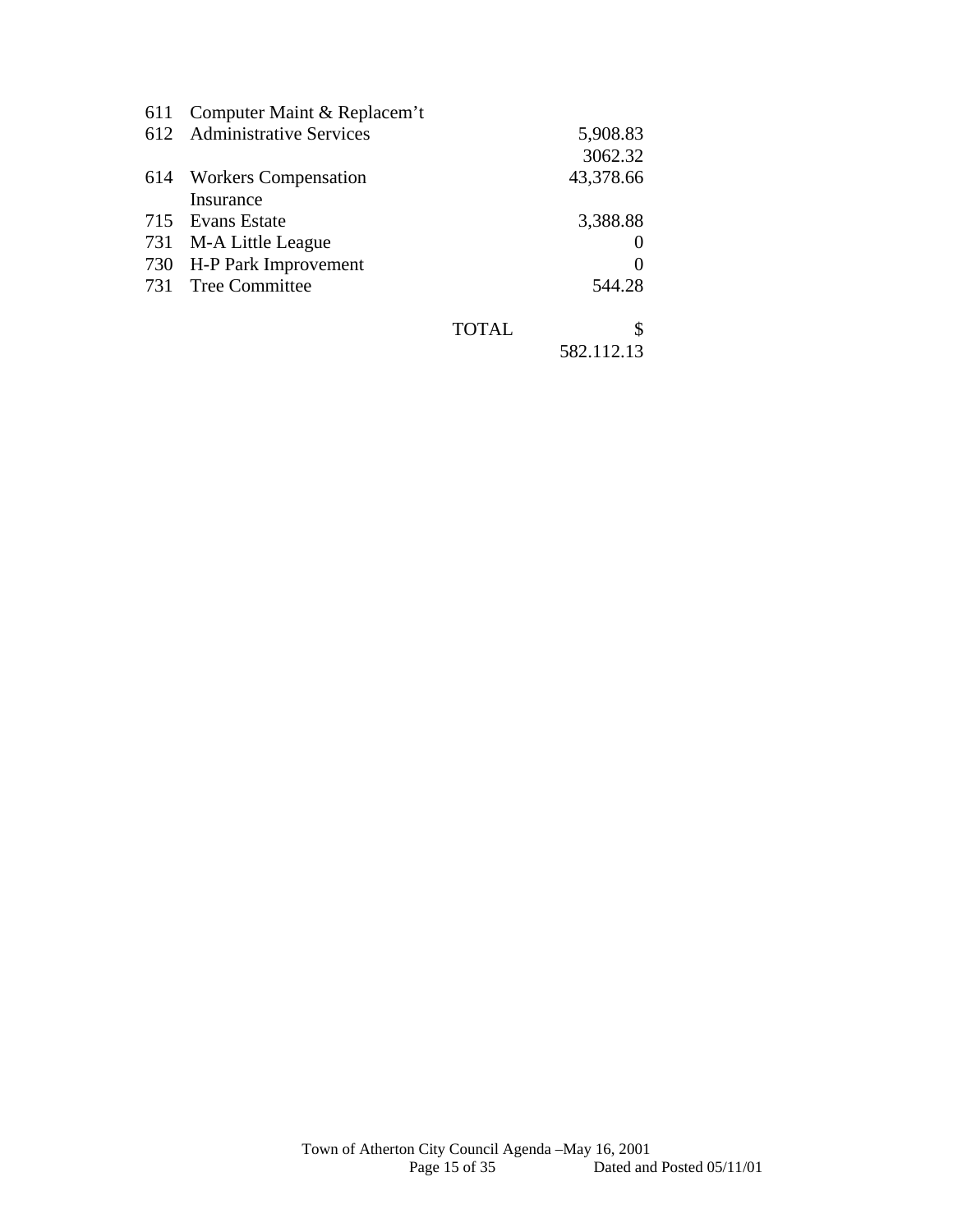**Item No. 11** 



**Town of Atherton** 

# **CITY COUNCIL STAFF REPORT**

## **TO: HONORABLE MAYOR AND CITY COUNCIL INTERIM CITY MANAGER, RALPH FREEDMAN**

- **FROM: CLIFF TEMPS, PUBLIC WORKS DIRECTOR**
- **DATE: FOR THE MEETING OF MAY 16, 2001**
- **SUBJECT: APPROVAL OF PLANS AND SPECIFICATIONS AND AWARD OF CONTRACT FOR FY 2000/2001 PAVEMENT PATCHING PROJECT, 2001- 01**

## **RECOMMENDATION**

Approve the plans and specifications for FY 2000/2001 Pavement Patching Project, award a contract for its construction to G. Bartolotto and Company, and authorize the City Engineer to approve extra work up to a maximum contract amount of \$275,000.

# **INTRODUCTION**

Street patching is the first of three projects we plan to put out to contract for construction this summer. The other two will involve crack sealing and surface sealing. Most of the patching is located on streets that carry relatively high volumes of traffic. These include Malparaiso, Atherton, Fair Oaks, Stockbridge, Watkins, Barry, and parts of Selby and Elena. 31,850 square feet of patching was included in the bids. A copy of the plans and specifications is available at the counter in Town Hall, for anyone that wants to see the exact locations of patches.

## **ANALYSIS**

Six bids were received for the patching work. A copy of the bid summary is attached. One bid was withdrawn after the discovery of an error that made the bid materially different than the bidder intended it to be. We have a letter on file from that bidder requesting permission to withdraw and explaining the error.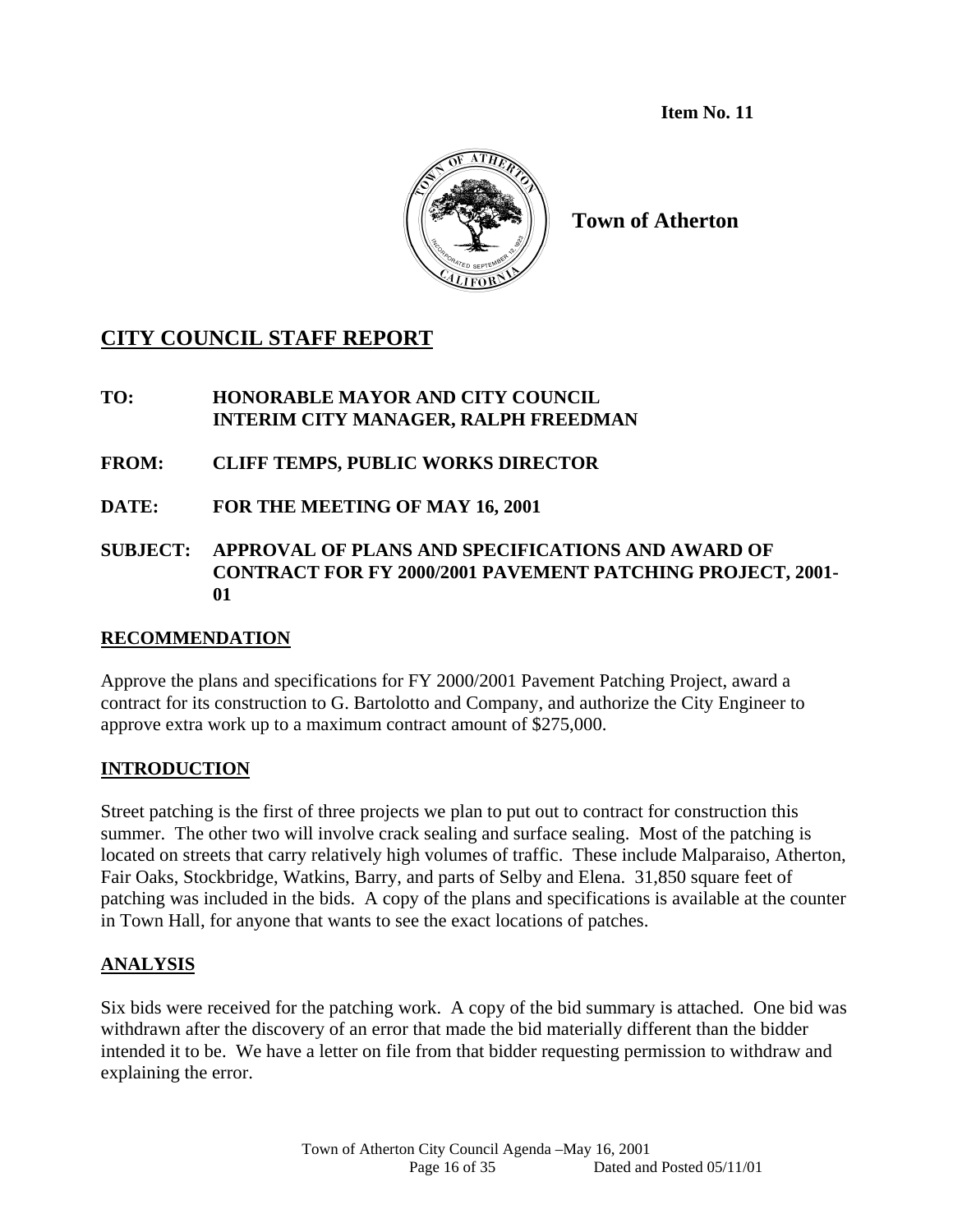The next low bid, in the amount of \$229,129.50 was submitted by G. Bortolotto Company, a well established paving contractor based in San Carlos. I had expected the work to cost between \$300,000 and \$400,000. The Bortolotto prices are so good that I want to request that the Council include in its action awarding the contract, authorization to add more patch work. I am asking for authorization to spend up to \$275,000. This is equivalent to increasing the amount of work by about 20%. Standard specifications and practices allow for adjustments of up to 25% without considering such adjustments to change the scope or character of work or requiring unit price adjustments.

# **FISCAL IMPACT**

When the project was introduced last month, the Council was told that the estimated \$300,000 to \$400,000 would come from a combination of operating budget, Measure A, Gas Tax, and Road Impact Fees. Closer scrutiny of fund balances shows that it can be paid for with approximately \$56,000 remaining in the current year's street operating budget for contractual services and Gas Tax. This will leave sufficient balances in other funds to pay for crack and surface sealing and maintain an adequate reserve for the Middlefield Road project. More specific information regarding uses of these funds will be included in future budget presentations.

# **CONCLUSION:**

The low bid received for the work provides good value to the Town, and the contract for FY 2000/2001 Pavement Patching should be awarded.

Respectfully submitted: Reviewed/Approved:

*/s/ Cliff Temps*\_\_\_\_\_\_\_\_\_\_\_\_ \_\_\_\_\_\_\_\_\_\_\_\_\_\_\_\_\_\_\_\_\_\_\_ Cliff Temps Ralph Freedman Public Works Director **Interim City Manager** 

Attachments: Bid Summary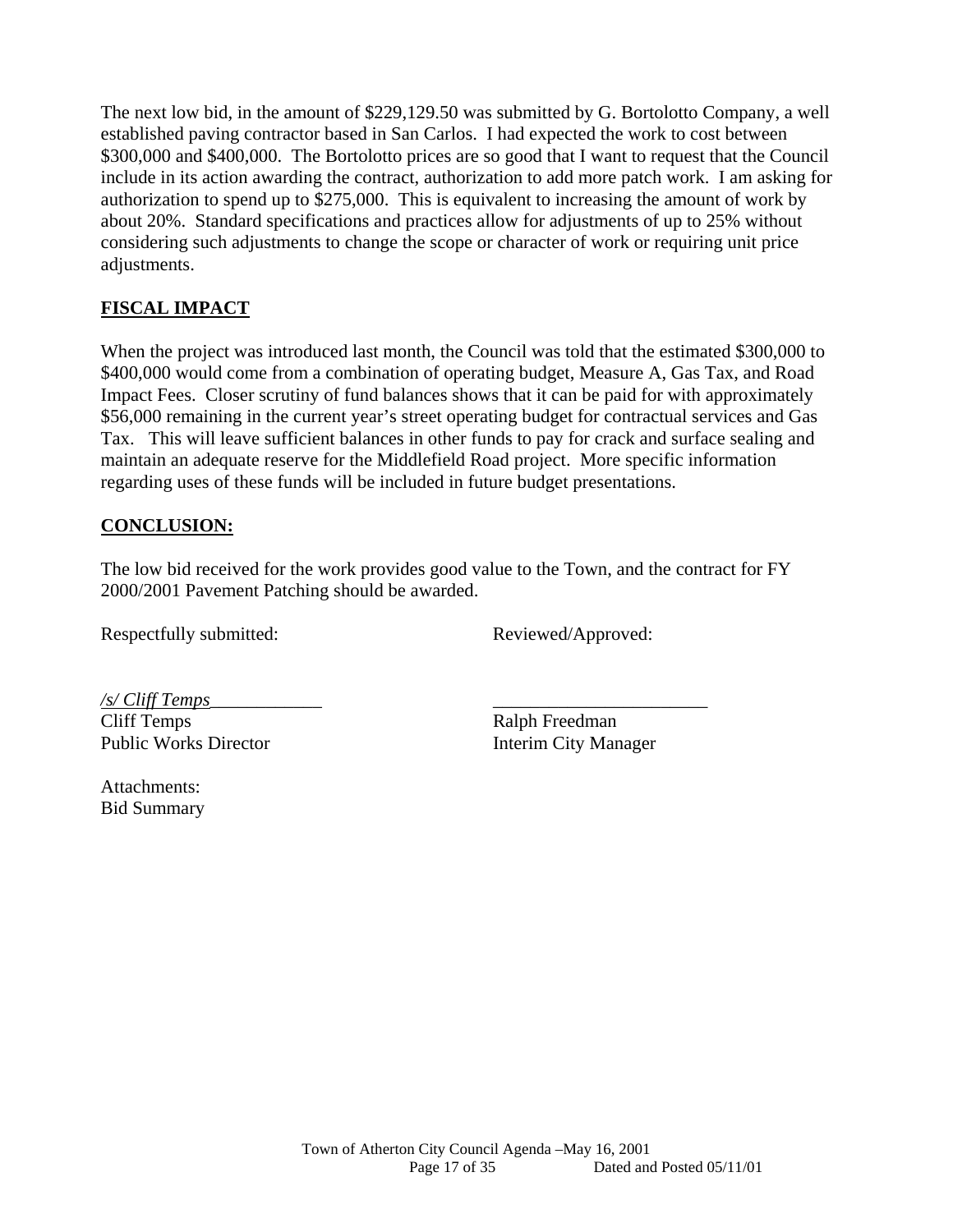**Item No. 12** 



Town of Atherton

## **CITY COUNCIL STAFF REPORT**

**TO: HONORABLE MAYOR AND CITY COUNCIL** 

#### **FROM: LISA COSTA SANDERS, SENIOR PLANNER**

#### **DATE: FOR THE CITY COUNCIL MEETING OF MAY 16, 2001**

#### **SUBJECT: PUBLIC HEARING - ORDINANCE IMPOSING A MORITORIUM ON BASEMENTS**

#### **RECOMMENDATION:**

Staff recommends that the City Council conduct the public hearing and adopt the attached Ordinance imposing a moratorium on the construction of basements outside of the building footprint based on the following findings for the reasons outlined in this staff report:

1. The proposed moratorium is necessary to protect a current and immediate threat to the public health, safety, or welfare.

*Basis for finding: The current Municipal Code requirements allow for the construction of basements five feet from a property line. This could result in the elimination of significant amounts of mature landscaping in the landscape preservation area.* 

- 2. The approval of building permits for basements outside of the building footprint would result in a threat to public health, safety, or welfare. *Basis for finding: As stated above, issuance of a building permit for a basement within five feet from a property line could result in the elimination of significant amounts of mature landscaping in the landscape preservation area.*
- 3. The moratorium is necessary to achieve the objectives of the Zoning Plan and the General Plan. Basis for finding: The Municipal Code and General Plan policies require the preservation of landscaping and heritage trees, specifically in the tree preservation area.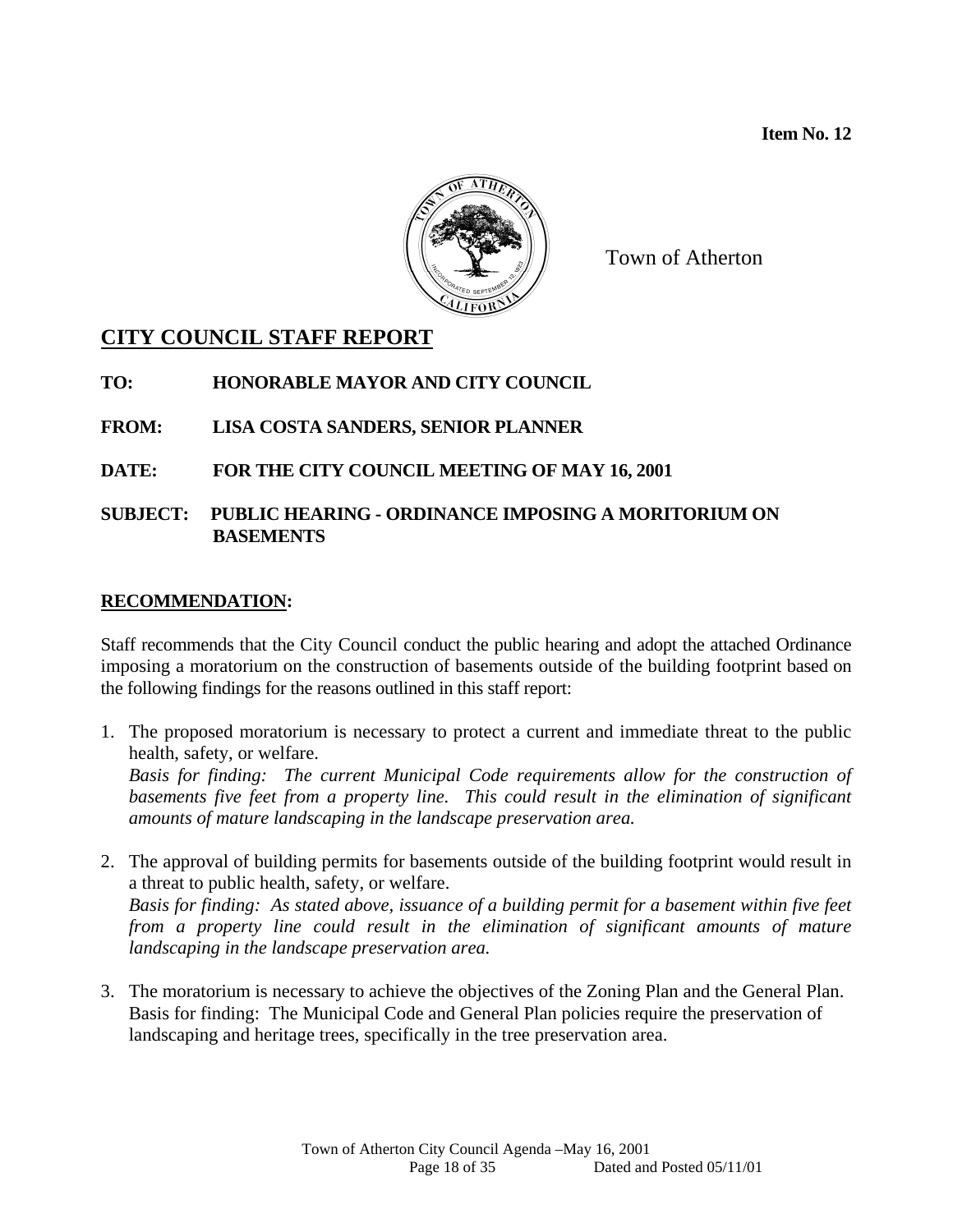## **INTRODUCTION:**

At the February 7, 2001 General Plan Committee Meeting, the topic of a limitation on the basement area in order to conserve sufficient area for tree planting and tree preservation was discussed. The Committee directed staff to prepare an ordinance that would limit basements so that they not extend outside the footprint of the main building or accessory structure.

The Planning Commission at their April 25, 2001 meeting reviewed the proposed ordinance and voted to recommend that the City Council adopt the ordinance as proposed.

#### **ANALYSIS:**

The Atherton Municipal Code is currently interpreted to allow the construction of basements within five feet of any property line. Staff has noticed recent interest among builders to maximize basement areas.

The General Plan Committee and Planning Commission have studied the issue of limiting the area of basements due to the concern that significant amounts of mature landscaping in the landscape preservation area could be destroyed with the construction of a basement five feet from the property line. The General Plan Committee and Planning Commission both recommend the City Council adopt an ordinance limiting basement areas to the footprint of the main building or accessory structures. This will have the effect of preserving landscaping in the landscape preservation area and limiting the amount of grading and alterations to the natural environment

If the City Council chooses to introduce the basement ordinance at the May 16, 2001 meeting, it could be adopted at the regular June 20, 2001 Council meeting, and would then be effective on July 20, 2001. There is a concern that with a pending ordinance limiting basement areas, applicants may wish to move forward prior to the effective date of the ordinance, with large projects, to take advantage of the existing code interpretation. It is recommended that the Council adopt an ordinance imposing a moratorium limiting the construction of basements to the footprint of the main building or accessory structures. This would preclude any development that is not in compliance with the pending ordinance changes.

An ordinance adopting a moratorium requires a 4/5 vote of the Council and is effective immediately. The moratorium is then effective for 45 days and can be extended at a public hearing.

#### **CONCLUSION:**

It is Planning Staff's professional opinion that the proposed moratorium would not be contrary to the purpose and intent of the General Plan and the Zoning Code.

#### **ENVIRONMENTAL IMPACT:**

The proposed Ordinance Amendment is categorically exempt from the California Environmental Quality Act (CEQA) pursuant to Section 15305, Minor Alterations in Land Use Limitations of the CEQA guidelines.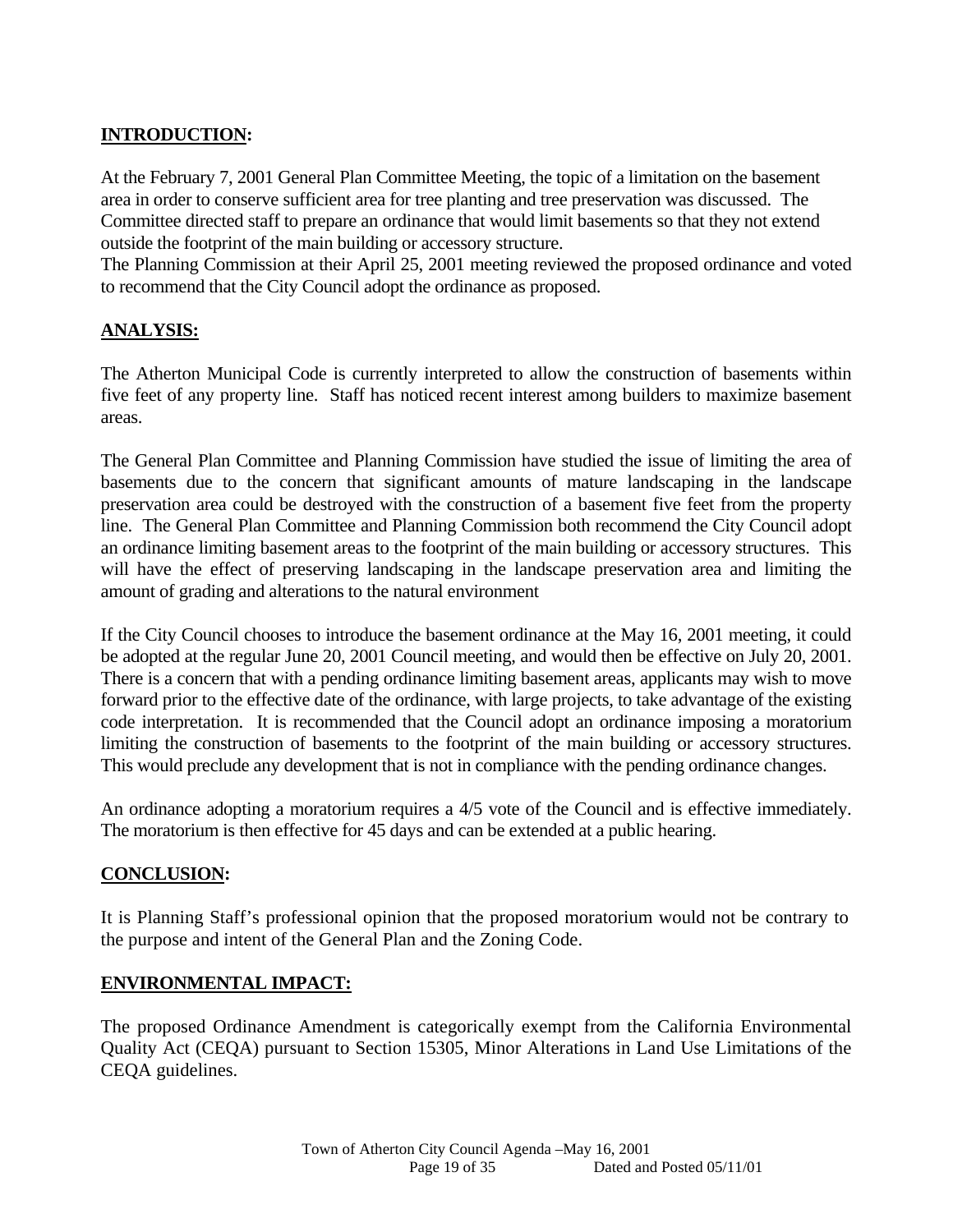## **FORMAL MOTION:**

I move that the City Council adopt the attached Ordinance imposing a moratorium on basements within the Town of Atherton based on the findings and for the reasons incorporated in the Staff Report.

*/s/ Lisa Costa Sanders* Lisa Costa Sanders, Senior Planner

#### **Attachments:**

1. Draft Ordinance Imposing a Moratorium

#### **ORDINANCE NO. \_\_\_**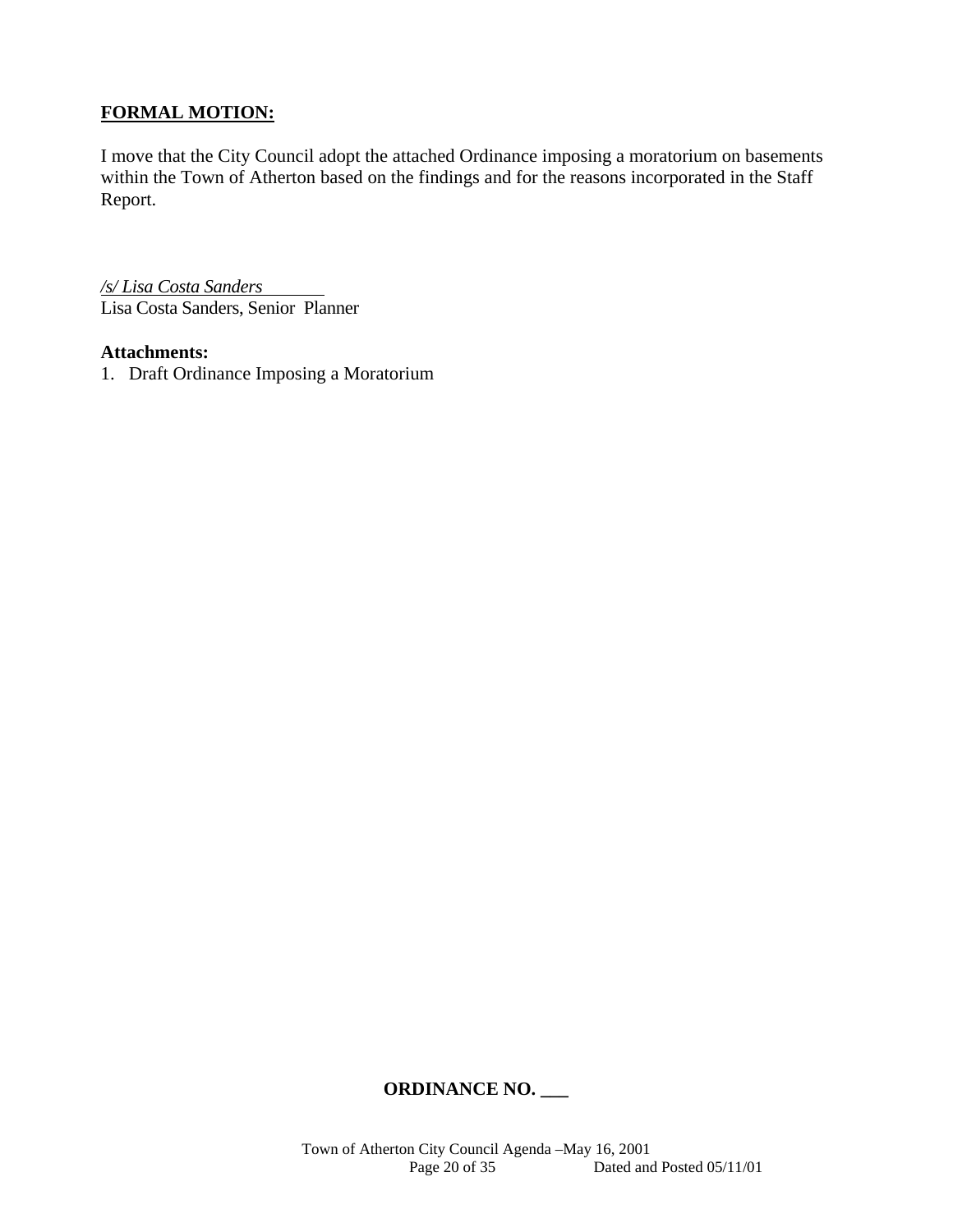## **AN URGENCY ORDINANCE OF THE CITY COUNCIL OF THE TOWN OF ATHERTON IMPOSING A MORATORIUM ON THE DEVELOPMENT OF CERTAIN SIZE BASEMENTS WITHIN THE TOWN OF ATHERTON**

The City Council of the Town of Atherton does ordain as follows:

 $\overline{a}$ 

**SECTION 1**: The City Council hereby determines that there is a current and immediate threat to the public health, safety, or welfare and that the approval of additional building permits for basements within five feet of the side property line will be contrary to the purpose and intent of the Atherton Municipal Code and the Atherton General Plan requiring the preservation of heritage trees and other mature landscaping outside of the buildable area.

**SECTION 2:** The City Council has deferred this matter to the General Plan Committee and Planning Commission for study. Both bodies have reviewed the matter and have recommended an Ordinance for City Council adoption. Considerable time was spent in reviewing this matter, and with the necessary timing for implementation of an ordinance amendment, the City Council finds it necessary to adopt a moratorium prohibiting basements as delineated in Section 3 below, to protect heritage trees and other landscaping outside of the buildable area. This Ordinance shall take effect immediately as an urgency measure based upon the findings set forth above.

# **SECTION 3**: *Basements shall not extend outside the footprint of the main building or accessory structure with the exception of areas for stairway and driveway access and light wells. No basement retaining wall or impervious surface shall be located within 10' of the property line.*

**SECTION 4:** The City Council hereby declares that it would have passed this Ordinance sentence by sentence, paragraph by paragraph, and section by section, and does hereby declare that any provisions of this Ordinance are severable and, if for any reason any sentence, paragraph or section of this Ordinance shall be held invalid, such decision shall not affect the validity of the remaining parts of this Ordinance.

**SECTION 5**: This Ordinance shall be posted in at least three public places according to law and shall take effect and be in force immediately from the date of adoption, for a period of 45 days.

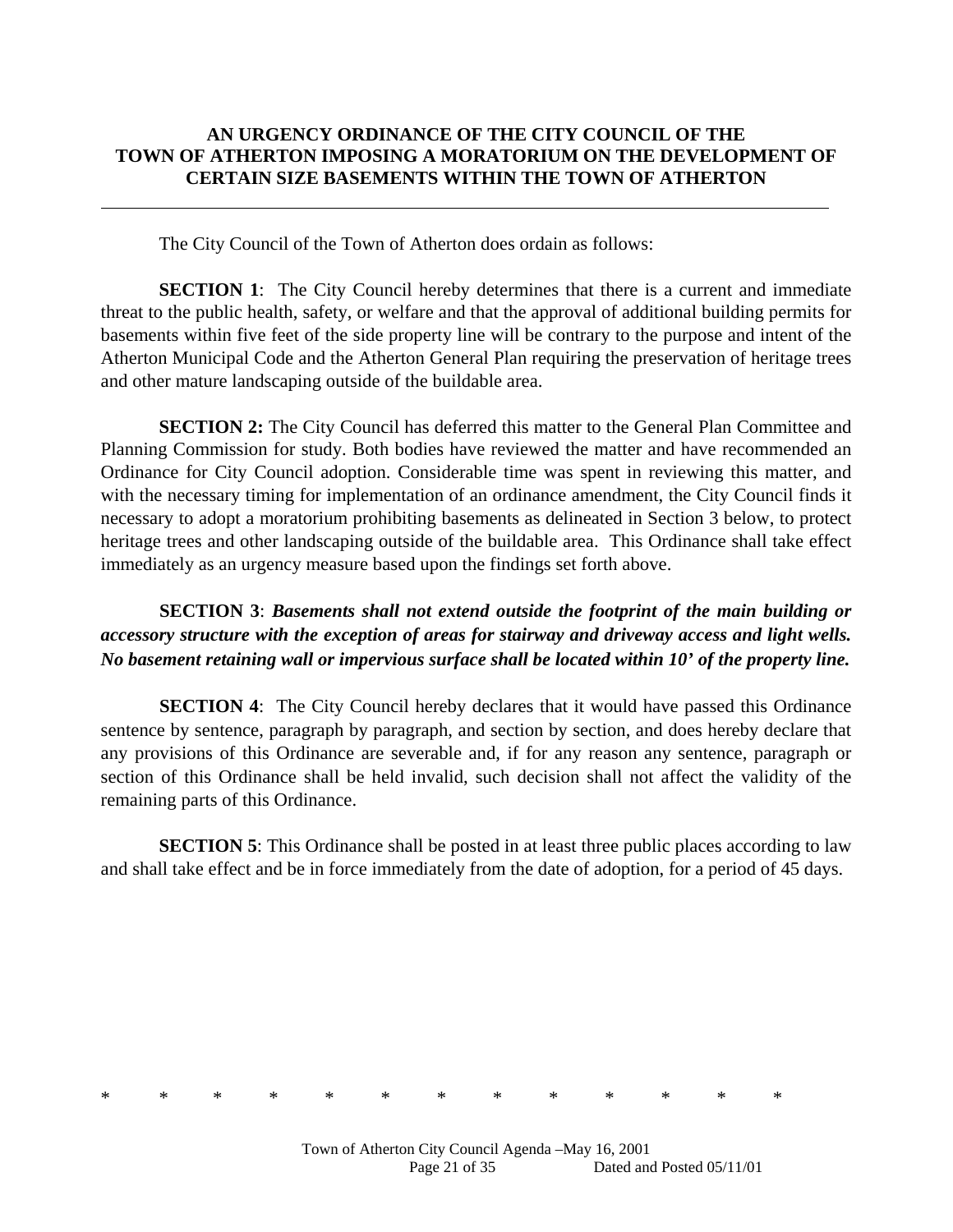Passed and adopted as an Ordinance of the Town of Atherton at a regular meeting thereof held on the 16th day of May, 2001, by the following vote:

| AYES:    | COUNCILMEMBERS:        |
|----------|------------------------|
| NOES:    | COUNCILMEMBERS:        |
| ABSTAIN: | <b>COUNCILMEMBERS:</b> |
| ABSENT:  | COUNCILMEMBERS:        |

Dianne M. Fisher MAYOR, Town of Atherton

ATTEST

 $\overline{a}$ 

Sharon Barker, City Clerk

**Item No. 13**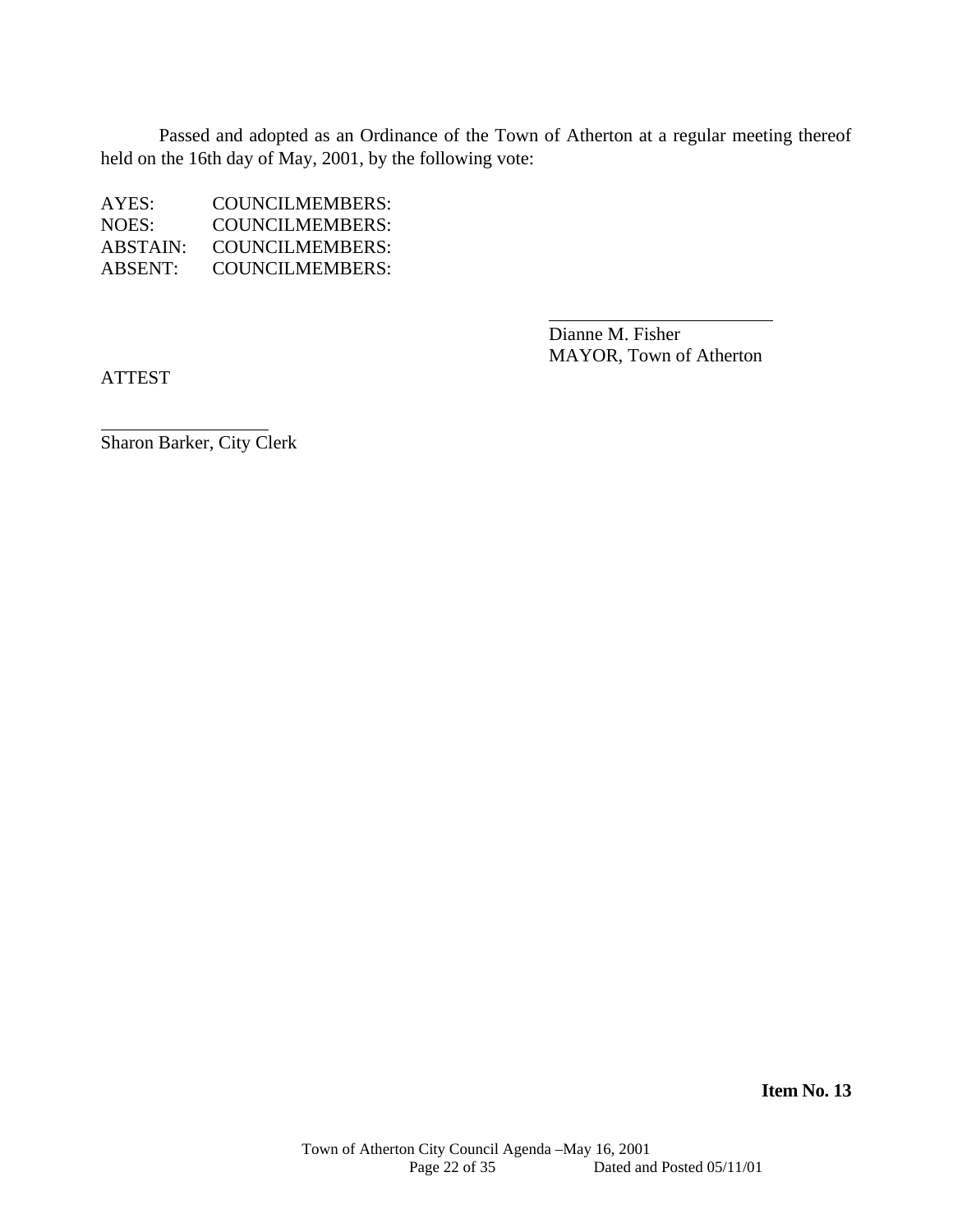

Town of Atherton

# **CITY COUNCIL STAFF REPORT**

**DATE: FOR THE CITY COUNCIL MEETING OF MAY 16, 2001** 

**TO: HONORABLE MAYOR AND CITY COUNCIL** 

**FROM: LISA COSTA SANDERS, SENIOR PLANNER** 

## **SUBJECT: PUBLIC HEARING - ORDINANCE PLACING LIMITATIONS ON BASEMENT AREAS**

## **RECOMMENDATION:**

Staff recommends that the City Council conduct the public hearing and introduce the attached Ordinance placing limitations on the construction of basements outside of the building footprint based on the following findings for the reasons outlined in this staff report:

4. The ordinance is necessary to achieve the objectives of the Zoning Plan and the General Plan. Basis for finding: The Municipal Code and General Plan policies require the preservation of landscaping and heritage trees, specifically in the tree preservation area. Limiting basements to the footprint of the building will help preserve trees and other landscaping in the tree preservation area.

## **INTRODUCTION:**

At the February 7, 2001 General Plan Committee Meeting, the topic of a limitation on the basement area in order to conserve sufficient area for tree planting and tree preservation was discussed. The Committee directed staff to prepare an ordinance that would limit basements so that they not extend outside the footprint of the main building or accessory structure.

The Planning Commission at their April 25, 2001 meeting reviewed the proposed ordinance and voted to recommend that the City Council adopt the ordinance as proposed.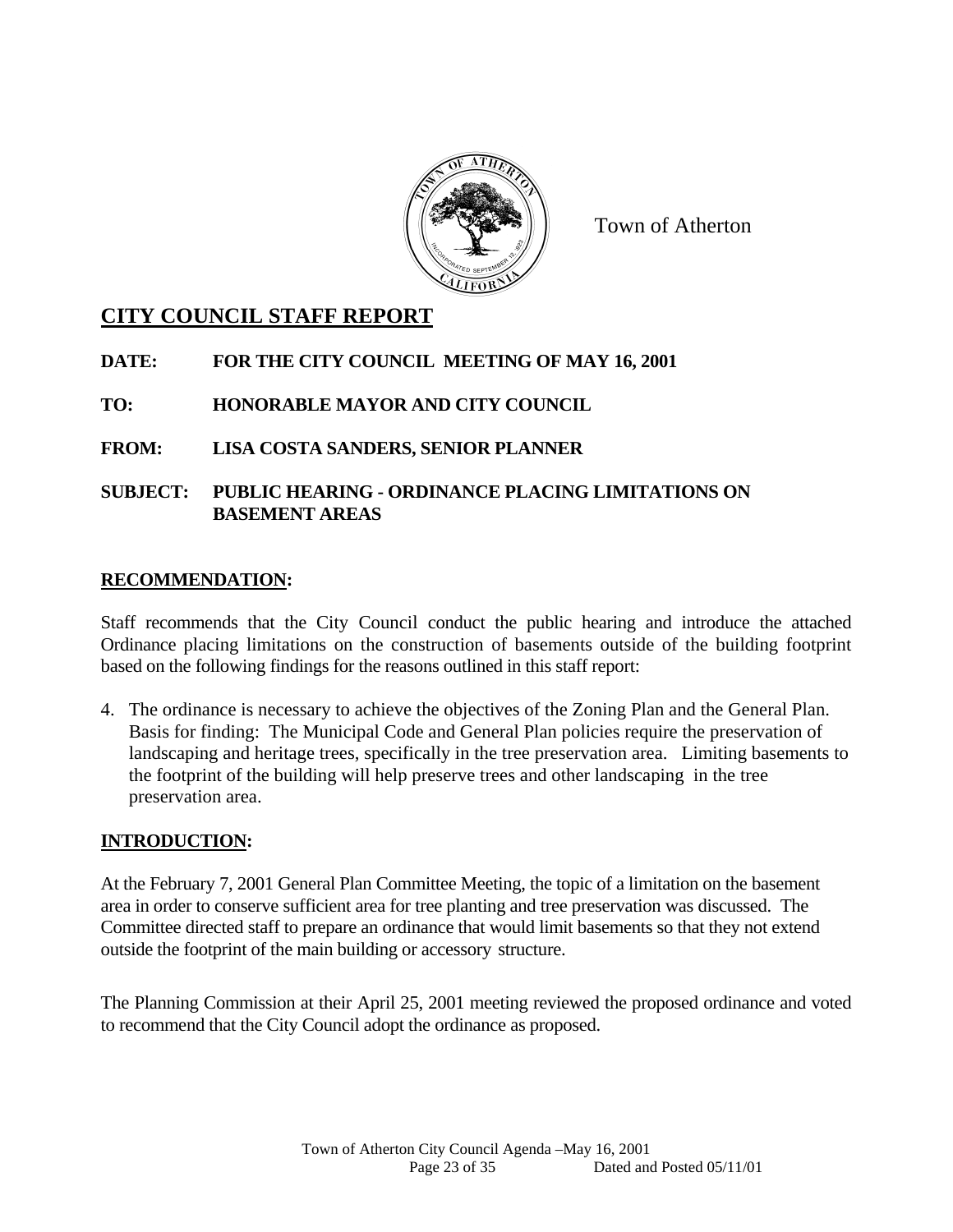#### **ANALYSIS:**

The Atherton Municipal Code is currently interpreted to allow the construction of basements within five feet of any property line. Staff has noticed recent interest among builders to maximize basement areas.

The General Plan Committee and Planning Commission have studied the issue of limiting the area of basements due to the concern that significant amounts of mature landscaping in the landscape preservation area could be destroyed with the construction of a basement five feet from the property line. The General Plan Committee and Planning Commission both recommend the City Council adopt an ordinance limiting basement areas to the footprint of the main building or accessory structures. This will have the effect of preserving landscaping in the landscape preservation area and limiting the amount of grading and alterations to the natural environment

#### **CONCLUSION:**

It is Planning Staff's professional opinion that the proposed ordinance would not be contrary to the purpose and intent of the General Plan and the Zoning Code.

#### **ENVIRONMENTAL IMPACT:**

The proposed Ordinance Amendment is categorically exempt from the California Environmental Quality Act (CEQA) pursuant to Section 15305, Minor Alterations in Land Use Limitations of the CEQA guidelines.

#### **FORMAL MOTION:**

I move that the City Council introduce for first reading, and waive further reading of the attached Ordinance placing limitations on basements within the Town of Atherton based on the findings and for the reasons incorporated in the Staff Report.

*/s/ Lisa Costa Sanders* Lisa Costa Sanders, Senior Planner

#### **Attachments:**

- 2. Draft Ordinance
- 3. Municipal Code Chapter 17.36.190
- 4. Planning Commission meeting minutes, April 25, 2001
- 5. General Plan Committee meeting minutes, February 7, 2001

## **ORDINANCE NO.** \_\_\_\_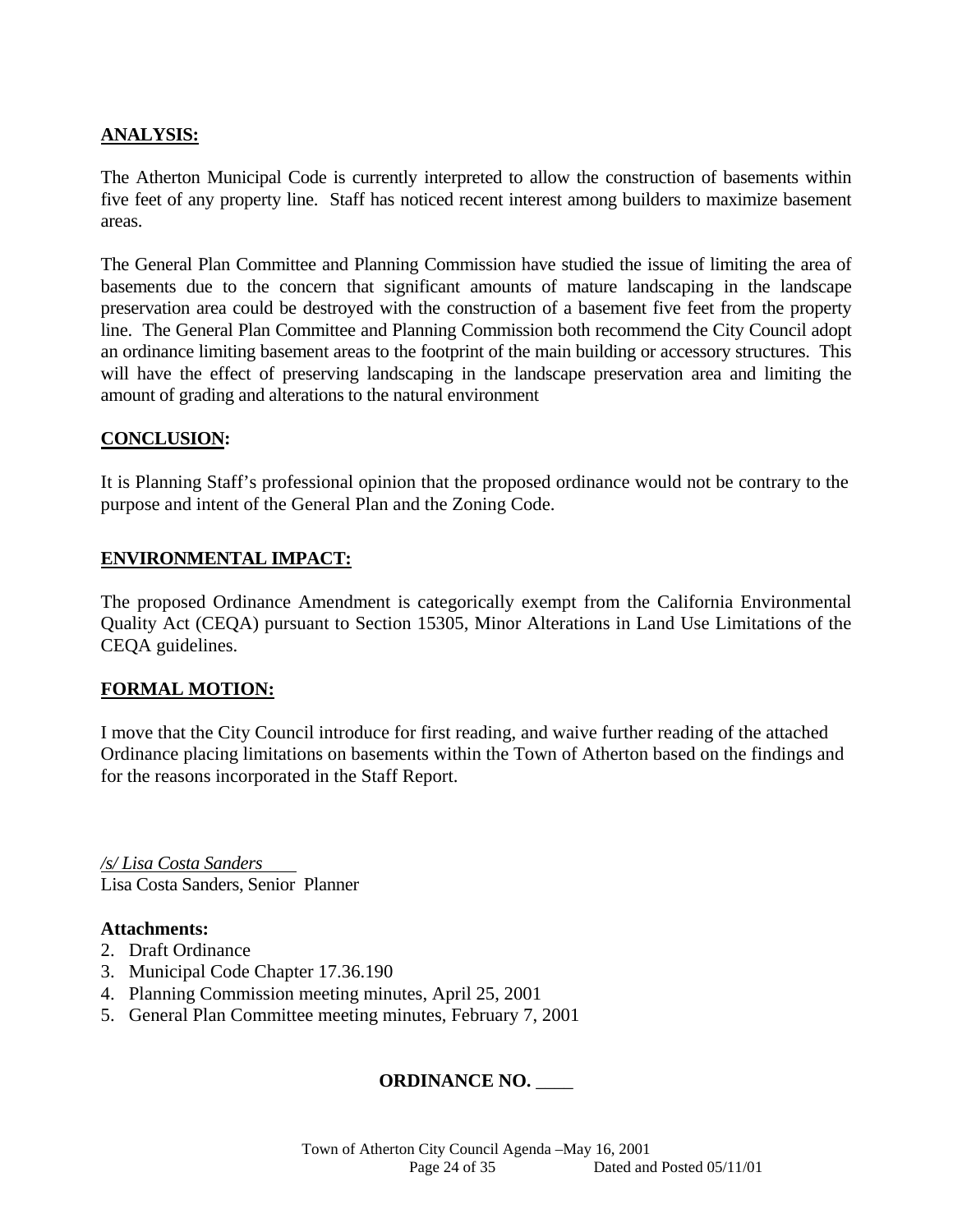#### **AN ORDINANCE OF THE CITY COUNCIL OF THE TOWN OF ATHERTON AMENDING THE ATHERTON MUNICIPAL CODE PLACING LIMITS ON BASEMENTS WITHIN THE TOWN OF ATHERTON**

The City Council of the Town of Atherton does ordain as follows:

**SECTION 1**: Section 17.36.190 of the Atherton Municipal Code is hereby amended to read as follows:

#### **17.36.190 Basements**

 **"**Basements shall not exceed two feet in height above the surrounding average natural grade. Exceptions to the requirements of this section for hillside properties (where the average cross-slope is greater than twenty percent as determined under Section 16.24.050) may be permitted upon issuance of a conditional use permit. *Basements shall not extend outside the footprint of the main building or accessory structure with the exception of areas for stairway and driveway access and light wells. No basement retaining wall or impervious surface shall be located within 10' of the property line"* 

**SECTION 2:** That the City Council hereby declares that it would have passed this Ordinance sentence by sentence, paragraph by paragraph, and section by section, and does hereby declare that any provisions on this Ordinance are severable and, if for any reason any sentence, paragraph or section of this Ordinance shall be held invalid, such decision shall not effect the validity of the remaining parts of this Ordinance.

**SECTION 3**: This Ordinance shall be posted in at least three public places according to law and shall take effect and be in force immediately from the date of adoption, for a period of 45 days.

\* \* \* \* \* \* \* \* \* \* \* \* \*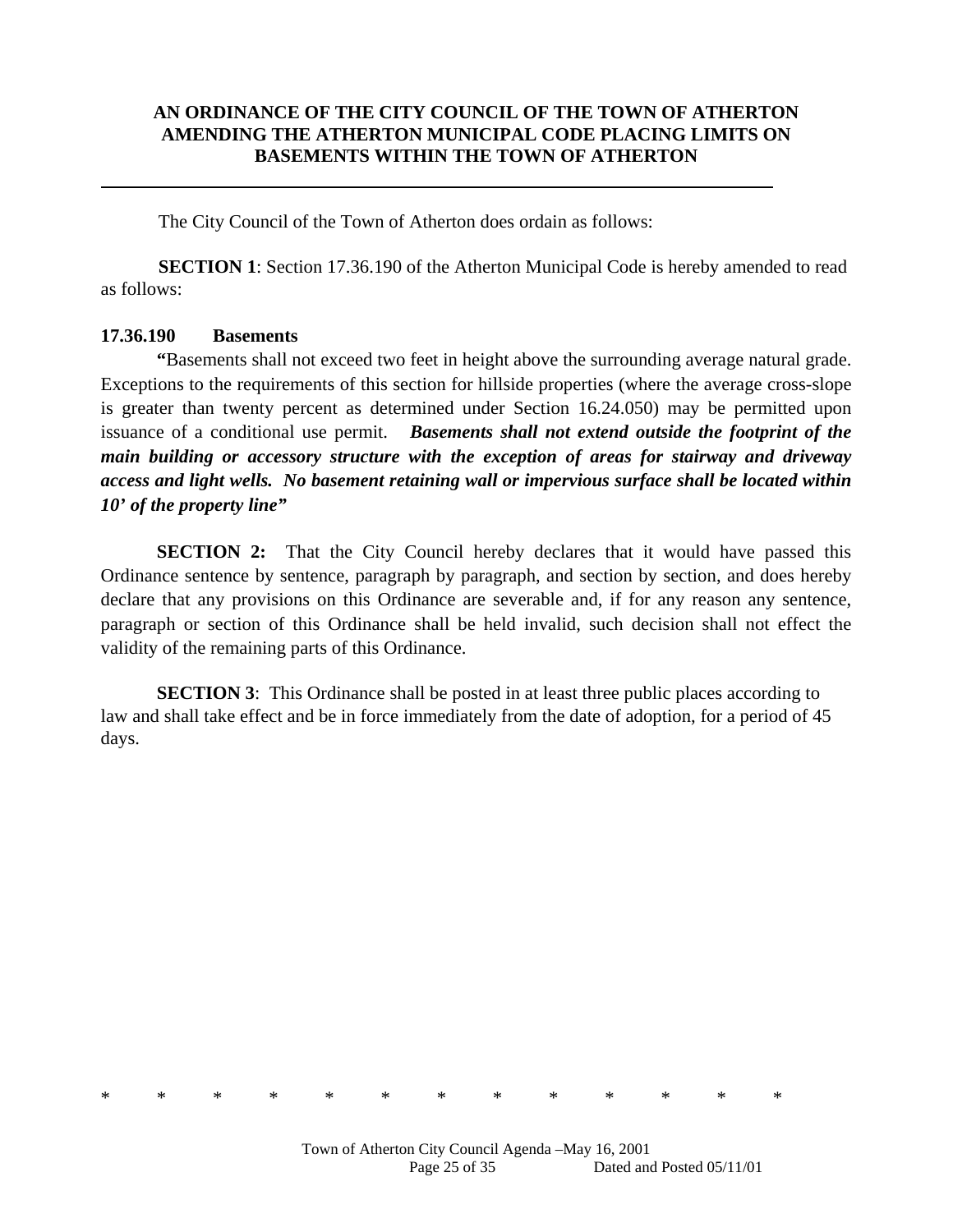I hereby certify that the foregoing ordinance was introduced at a regular meeting of the City Council of the Town of Atherton held on \_\_\_\_\_\_\_, 2001, and was adopted by said City Council at a regular meeting held on \_\_\_\_\_\_, 2001 by the following call vote:

 $\overline{\phantom{a}}$  , and the contract of the contract of the contract of the contract of the contract of the contract of the contract of the contract of the contract of the contract of the contract of the contract of the contrac

| AYES:    | <b>COUNCILMEMBERS:</b> |
|----------|------------------------|
| NOES:    | <b>COUNCILMEMBERS:</b> |
| ABSTAIN: | COUNCILMEMBERS:        |
| ABSENT:  | COUNCILMEMBERS:        |

 Dianne M. Fisher, Vice Mayor Town of Atherton

ATTEST

Sharon Barker, City Clerk

\_\_\_\_\_\_\_\_\_\_\_\_\_\_\_\_\_\_\_\_\_\_\_\_\_\_

**Item No. 14**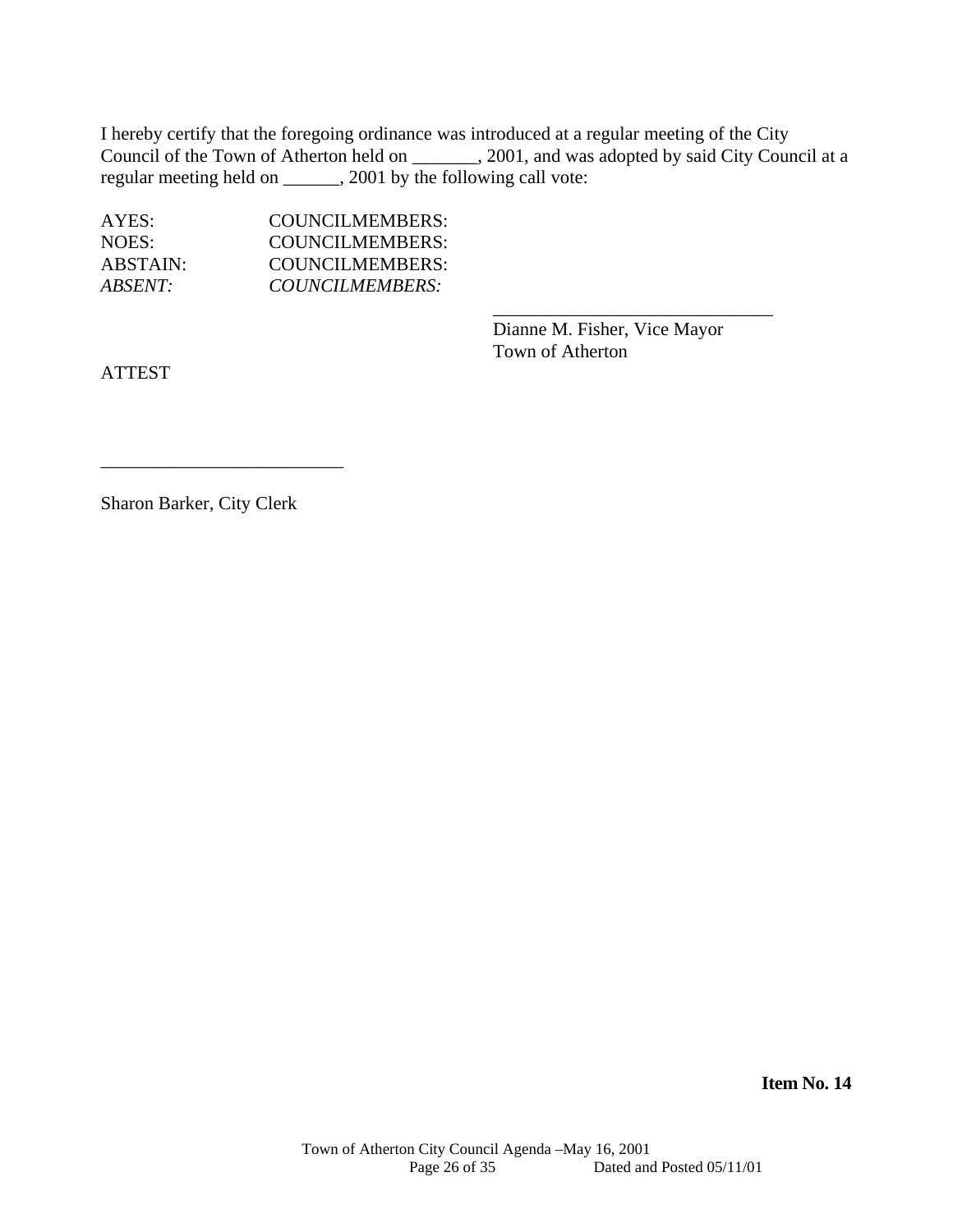

Town of Atherton

# **CITY COUNCIL STAFF REPORT**

# **TO: HONORABLE MAYOR AND CITY COUNCIL**

# **FROM: LISA COSTA SANDERS, SENIOR PLANNER**

**DATE: FOR THE CITY COUNCIL MEETING OF MAY 16, 2001** 

**SUBJECT: PUBLIC HEARING - AMENDMENT TO LANDSCAPE SCREENING ORDINANCE** 

#### **RECOMMENDATION:**

Staff recommends that the City Council conduct the public hearing and introduce the attached Ordinance requiring plantings to be sized to adequately screen the proposed structure within a period of five years from the date construction begins based on the following finding for the reasons outlined in this staff report:

5. The proposed amendment is required to achieve the objectives of the Zoning Plan and the General Plan.

## **INTRODUCTION:**

At the April 5, 2001 General Plan Committee Meeting, the topic of adequate screening for projects covering long periods of construction was discussed. The Committee directed staff to prepare a modification to the Landscape Screening Ordinance changing the requirement to screen within five years of the date of installation to within five years of the date of commencement of construction.

The Planning Commission at their April 25, 2001 meeting reviewed the attached ordinance and voted to recommend that the City Council adopt the ordinance as proposed.

## **ANALYSIS:**

The current ordinance requires landscape screening to adequately screen the proposed structure within a period of five years from the date of installation. All required landscape screening is required to be installed prior to the final inspection or issuance of a certificate of occupancy. Most developers choose to install required landscape screening at the end of the development. Given the long construction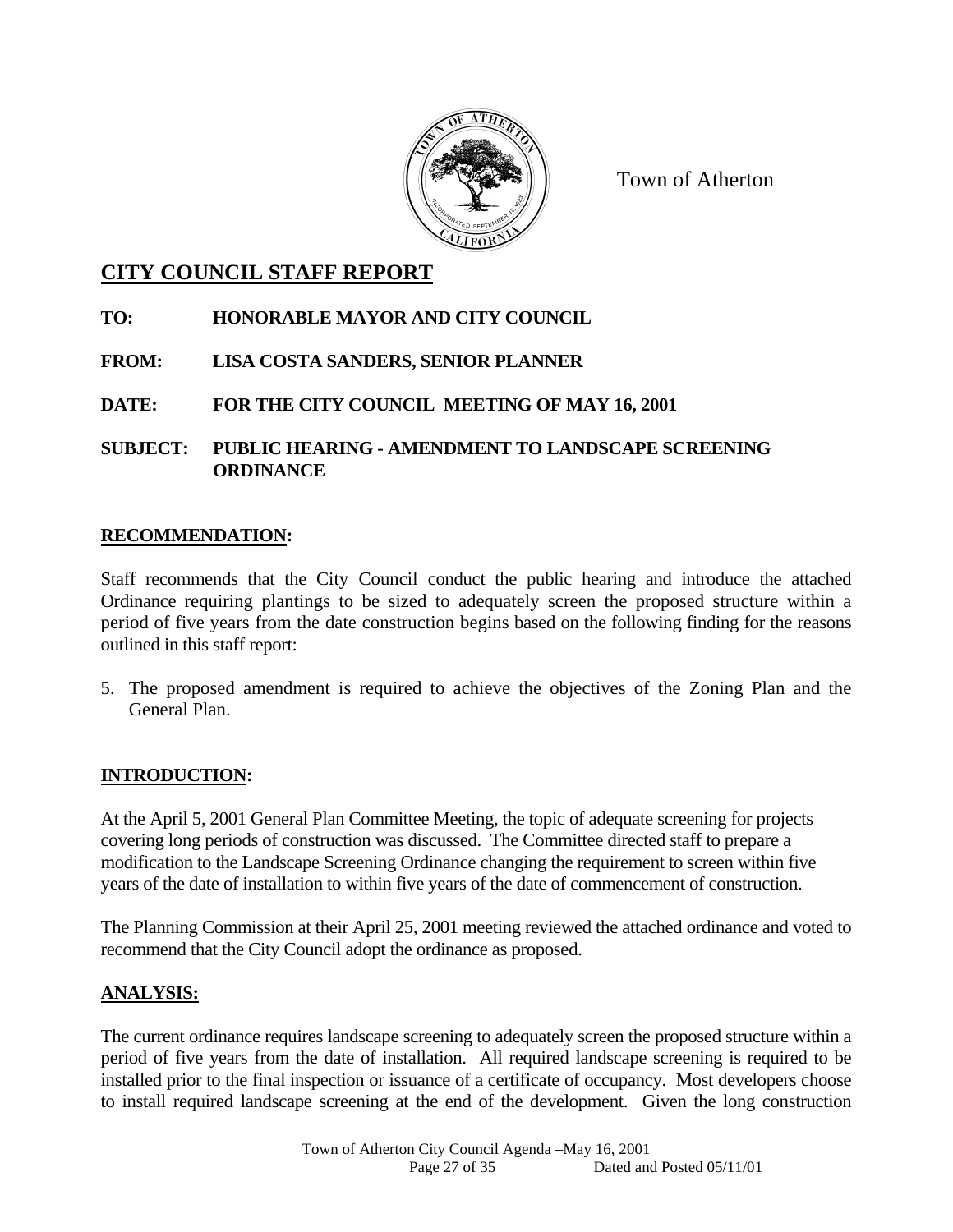timeline for many new homes (averaging two to three years), assuming the landscaping is installed at the end of the development, required landscape screening would reach adequate size to screen the structure seven to eight years from the actual start of the project. It is therefore recommended that the ordinance be modified to require the screening to be adequately sized to screen the structure within a period of five years from the start of construction. The developer can still choose to install the landscaping at the end of the development. Doing that will just require larger plant sizes that will reach adequate screening size in five years from start of construction (which could be two to three years from project completion).

## **CONCLUSION:**

It is Planning Staff's professional opinion that the proposed Ordinance would not be contrary to the purpose and intent of the General Plan and the Zoning Code.

## **ENVIRONMENTAL IMPACT:**

The proposed Ordinance Amendment is categorically exempt from the California Environmental Quality Act (CEQA) pursuant to Section 15305, Minor Alterations in Land Use Limitations of the CEQA guidelines.

## **FORMAL MOTION:**

I move that the City Council introduce the attached Ordinance based on the finding and for the reasons incorporated in the Staff Report, and waive further reading.

*/s/ Lisa Costa Sanders* Lisa Costa Sanders, Senior Planner

#### **Attachments:**

- 6. Draft Ordinance
- 7. Municipal Code Chapter 17.50
- 8. Planning Commission meeting minutes, April 25, 2001
- 9. General Plan meeting minutes, April 5, 2001

## **ORDINANCE NO.** \_\_\_\_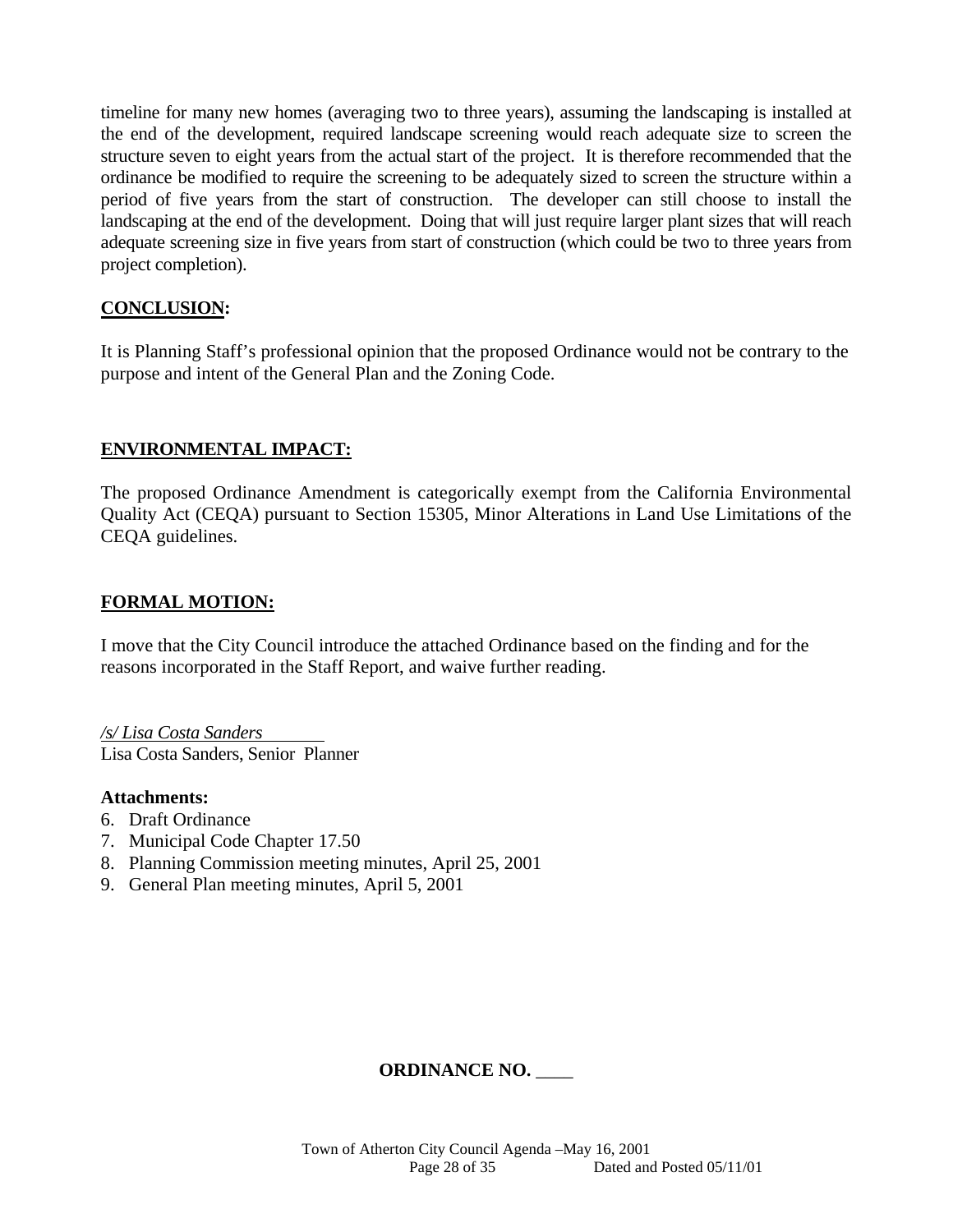#### **AN ORDINANCE OF THE CITY COUNCIL OF THE TOWN OF ATHERTON AMENDING THE ATHERTON MUNICIPAL CODE PERTAINING TO THE TIMING OF LANDSCAPE SCREENING REQUIREMENTS ON APPROVED PROJECTS WITHIN THE TOWN OF ATHERTON**

The City Council of the Town of Atherton does ordain as follows:

**SECTION 1:** Section 17.50.070 of the Atherton Municipal Code is hereby amended as follows:

#### **17.50.070 Plant Coverage and tree sizes**

Plantings shall be sized to adequately screen the proposed structure within a period of five years from the date *construction begins.* The following shall constitute minimum standards for plant coverage and tree sizes:

A. All plantings shall be of adequate size and spacing to insure compliance with the screening requirements. A site inspection shall be conducted after a completed landscape screening application has been submitted. It shall be the discretion of the building official or town representative to assess the adequacy of the proposed planting to meet the screening requirement;

B. Minimum Tree Size. All trees shall be at least twenty-four-inch box container size at the time of installation. Larger trees may be required in the sole discretion of the building official where deemed necessary to meet the objectives of this chapter. Fifteen gallon trees or shrubs may be allowed at the discretion of the building official, when it can be shown that they will achieve the desired landscape screening requirements. (Ord. 508 *§~* 7, 8, 1999: Ord. 470 § 1(F), 1992: Ord. 460 § 2 &art), 1991)

**SECTION 2:** That the City Council hereby declares that it would have passed this Ordinance sentence by sentence, paragraph by paragraph, and section by section, and does hereby declare that any provisions on this Ordinance are severable and, if for any reason any sentence, paragraph or section of this Ordinance shall be held invalid, such decision shall not affect the validity of the remaining parts of this Ordinance.

**SECTION 3***:* This Ordinance shall be posted in at least three public places according to law and shall take effect and be in force from and after 30 days after its passage and adoption.

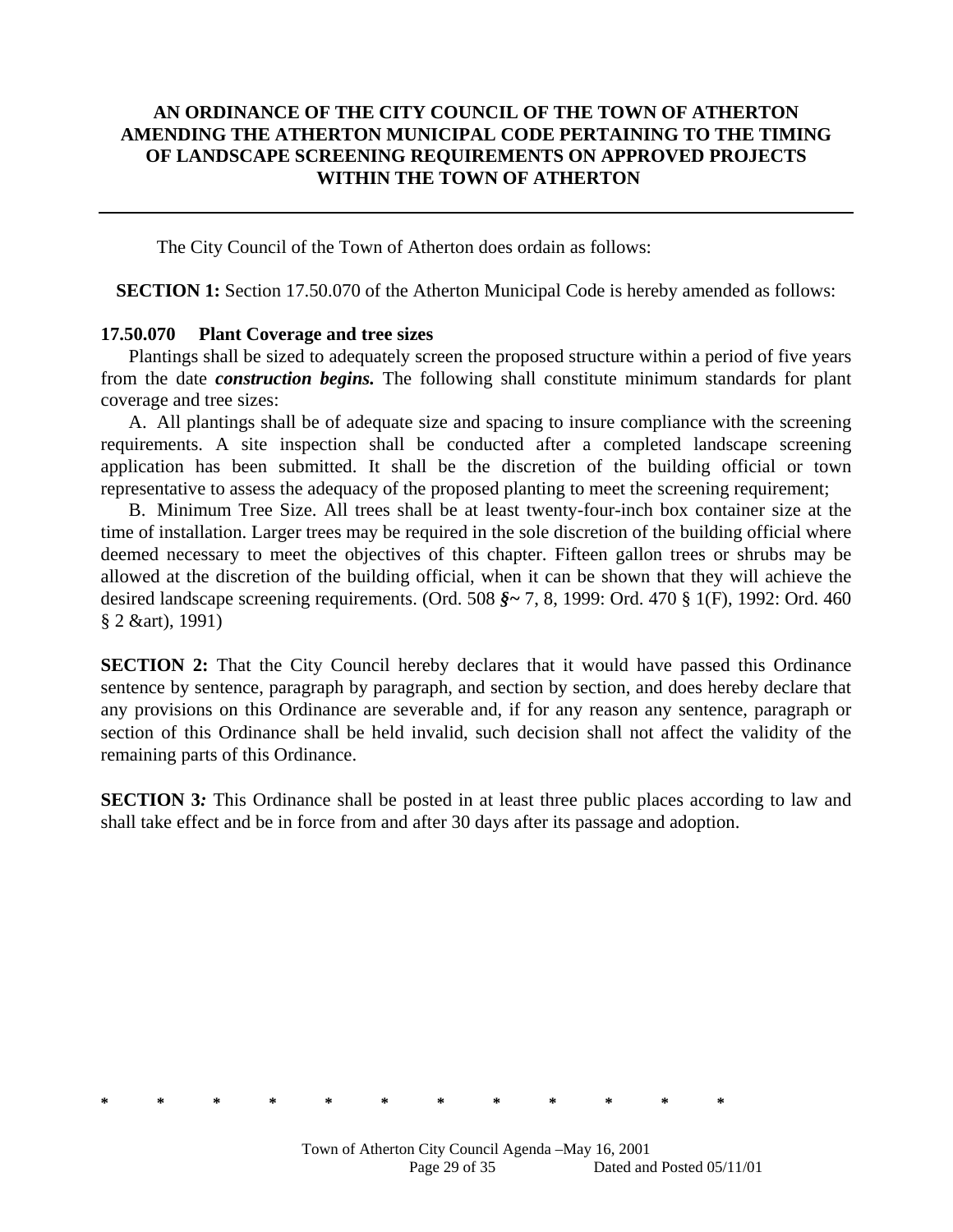I hereby certify that the foregoing ordinance was introduced at a regular meeting of the City Council of the Town of Atherton held on \_\_\_\_\_\_\_, 2001, and was adopted by said City Council at a regular meeting held on \_\_\_\_\_\_, 2001 by the following call vote:

 $\overline{\phantom{a}}$  , and the contract of the contract of the contract of the contract of the contract of the contract of the contract of the contract of the contract of the contract of the contract of the contract of the contrac

| AYES:    | COUNCILMEMBERS: |
|----------|-----------------|
| NOES:    | COUNCILMEMBERS: |
| ABSTAIN: | COUNCILMEMBERS: |
| ABSENT:  | COUNCILMEMBERS: |

 Dianne M. Fisher, Vice Mayor Town of Atherton

ATTEST

Sharon Barker, City Clerk

\_\_\_\_\_\_\_\_\_\_\_\_\_\_\_\_\_\_\_\_\_\_\_\_\_\_

**Item No. 15**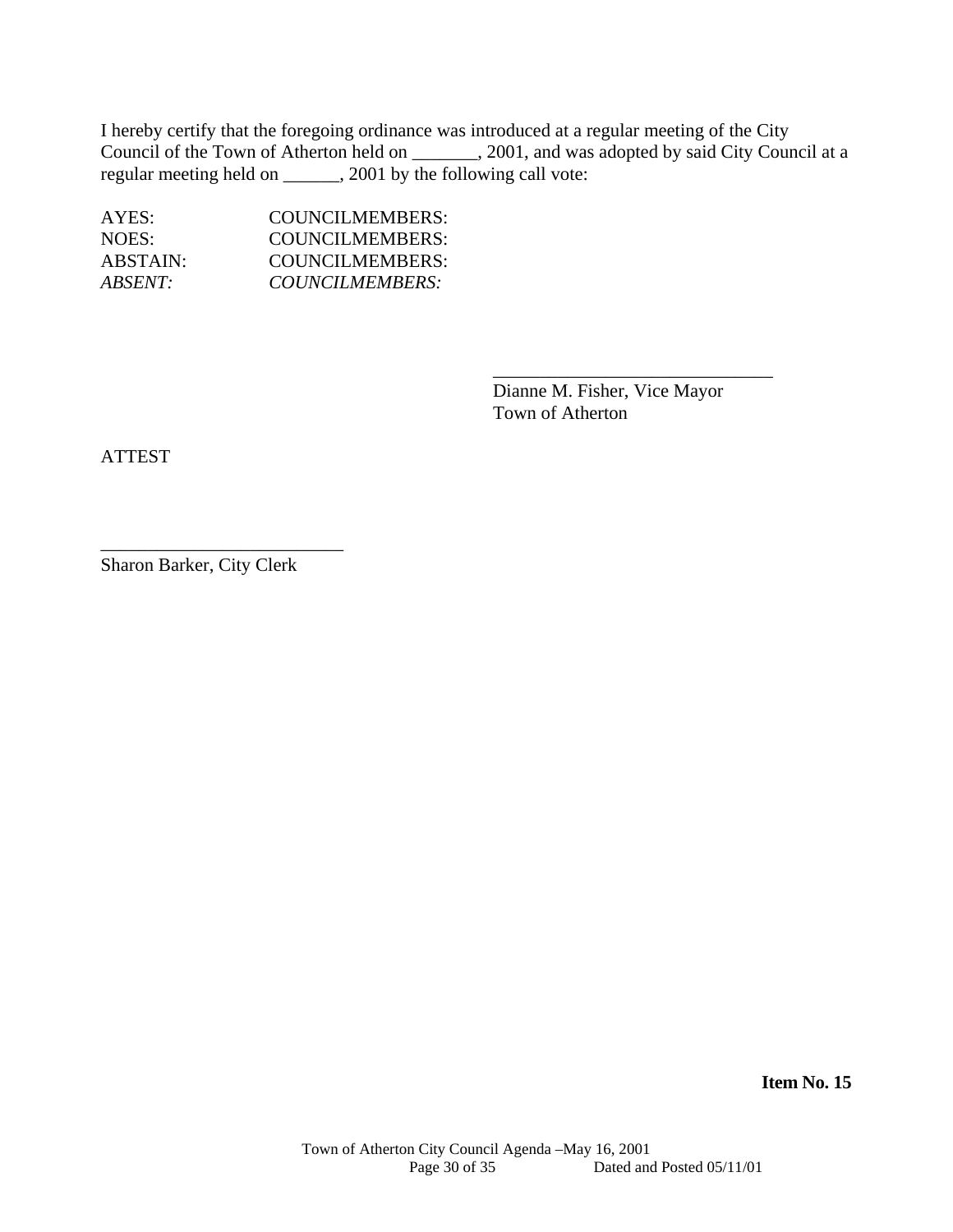

Town of Atherton

# **CITY COUNCIL STAFF REPORT**

# **TO: HONORABLE MAYOR AND CITY COUNCIL**

# **FROM: LISA COSTA SANDERS, SENIOR PLANNER**

# **DATE: FOR THE CITY COUNCIL MEETING OF MAY 16, 2001**

## **SUBJECT: PUBLIC HEARING - 223 CAMINO AL LAGO (APN 070-341-150) TENTATIVE PARCEL MAP**

## **RECOMMENDATION:**

For the reasons outlined in this staff report, Planning Staff recommends that the City Council approve the Tentative Parcel Map for the division of one parcel into two parcels on the following findings and subject to the conditions listed in the Draft Tentative Parcel Map Certificate:

- 1. The Tentative Parcel Map is in conformance with the Subdivision Map Act and the Atherton Subdivision Ordinance.
- 2. The size and shape of the proposed subdivision is in general conformance with Town requirements and the general pattern of the neighborhood and will not cause traffic, health or safety hazards
- 3. The proposed subdivision will have proper and sufficient access to a public street.
- 4. The .proposed map and the design or improvement of the proposed subdivision is consistent with the Atherton General Plan.
- 5. The site is physically suitable for the proposed type of development.
- 6. The site is physically suitable for the proposed density of development.
- 7. The design of the subdivision or the proposed improvements are not likely to cause substantial environmental damage or substantially and avoidably injure fish or wildlife or their habitat.
- 8. The design of the subdivision or the type of improvements is not likely to cause serious public health problems.
- 9. The design of the subdivision or the type of improvements will not conflict with easements, acquired by the public at large, for access through or use of, property within the proposed subdivision, or that alternate easements, for access or for use, will be provided, and that these will be substantially equivalent to those previously acquired by the public.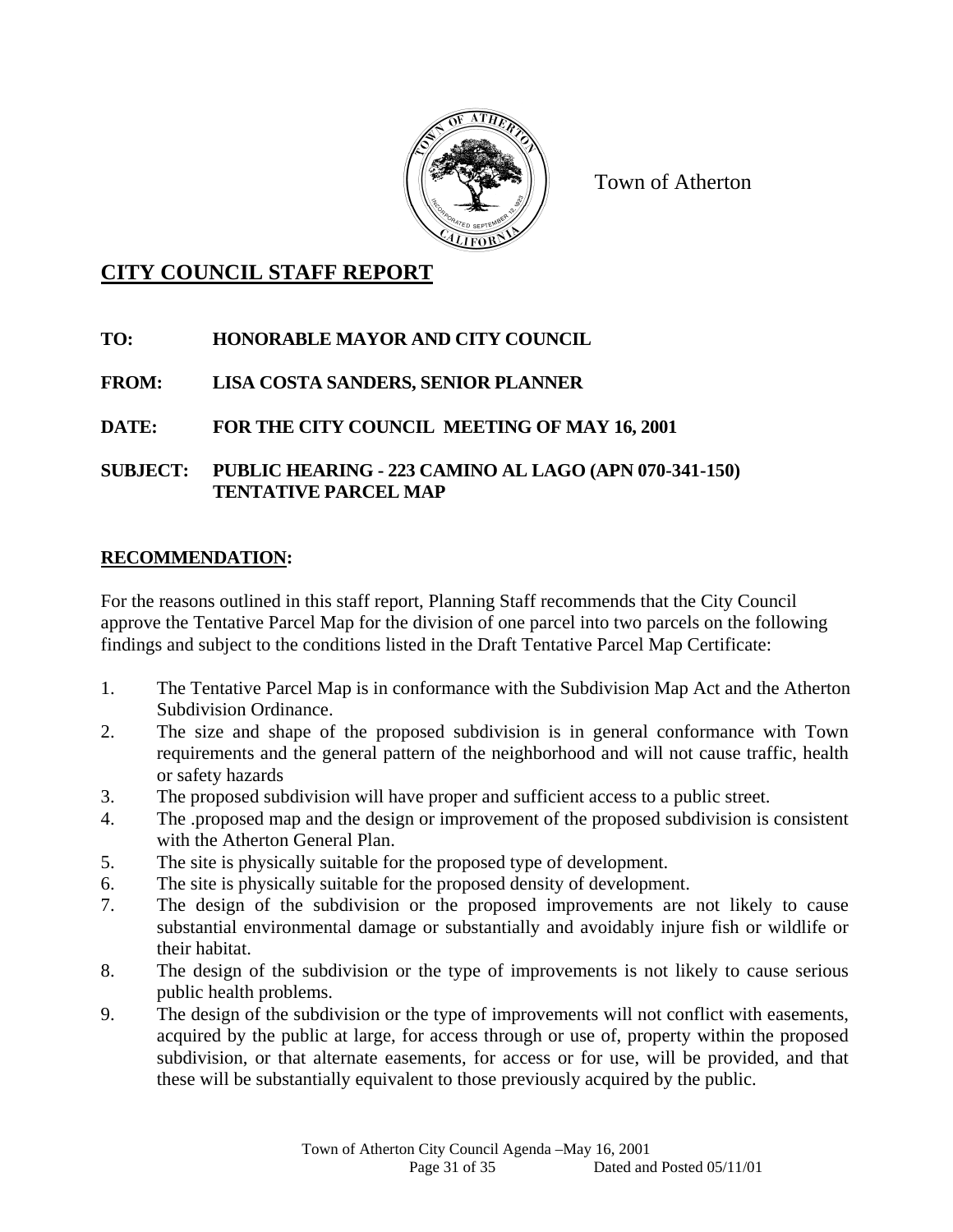10. Discharge of waste from the proposed subdivision will not result in violation of existing water quality requirements prescribed by the regional water quality control board.

## **INTRODUCTION:**

The Planning Commission reviewed this item at their February 28, 2001 meeting. At that meeting, the Commission voted to recommend the City Council approve the tentative parcel map. The approval was conditioned upon the applicant modifying the map with the following changes:

- 1. The Parcel Map shall contain a minimum twenty (20) foot wide access strip dedicated to Parcel B. The access strip shall be increased to maintain a twelve (12) foot wide driveway around the redwood trees at the front and around screening trees.
- 2. Parcel B property line shall be moved to generally northerly, measured to ten (10) feet from the existing tennis court shown on Parcel A.
- 3. All property generally westerly from the proposed driveway shall be included in Parcel B.

The attached parcel map complies with the conditions listed above.

The site of the proposed subdivision is a rectangular 3 acre parcel with over 242 feet of frontage on Camino al lago. The site contains numerous mature vegetation.

The applicant proposes to subdivide the existing three acre parcel into one one-acre flag lot and one two acre lot. One single family home, a pool, guest house, tennis court and shed is currently located on the property*.* 

#### **ANALYSIS:**

The applicant is proposing to subdivide the property into two parcels. As stated above, one parcel would contain over two acres (Parcel A) and will have frontage along Camino al Lago. The second parcel will contain just over one acre and will be a flag lot with access from Camino al Lago.

Lot area  $\qquad$  Width Depth Minimum Required | 43,460 sq. ft. | 175.00' | 200.00' Proposed Parcel A 1 97,576 sq. ft. 216'.00' 378.72'

Proposed Parcel B 44,538 sq. ft. 149.17' 283.66'

The proposed subdivision and the minimum R-1A zoning district requirements are as follows:

The proposed subdivision complies with the minimum R-1A zoning requirements and the residential land use policies contained in the General Plan. The design of the subdivision is compatible with the neighborhood character. Both parcels meet the minimum subdivision design standards established in the Zoning and Subdivision Ordinances.

## **CONCLUSION:**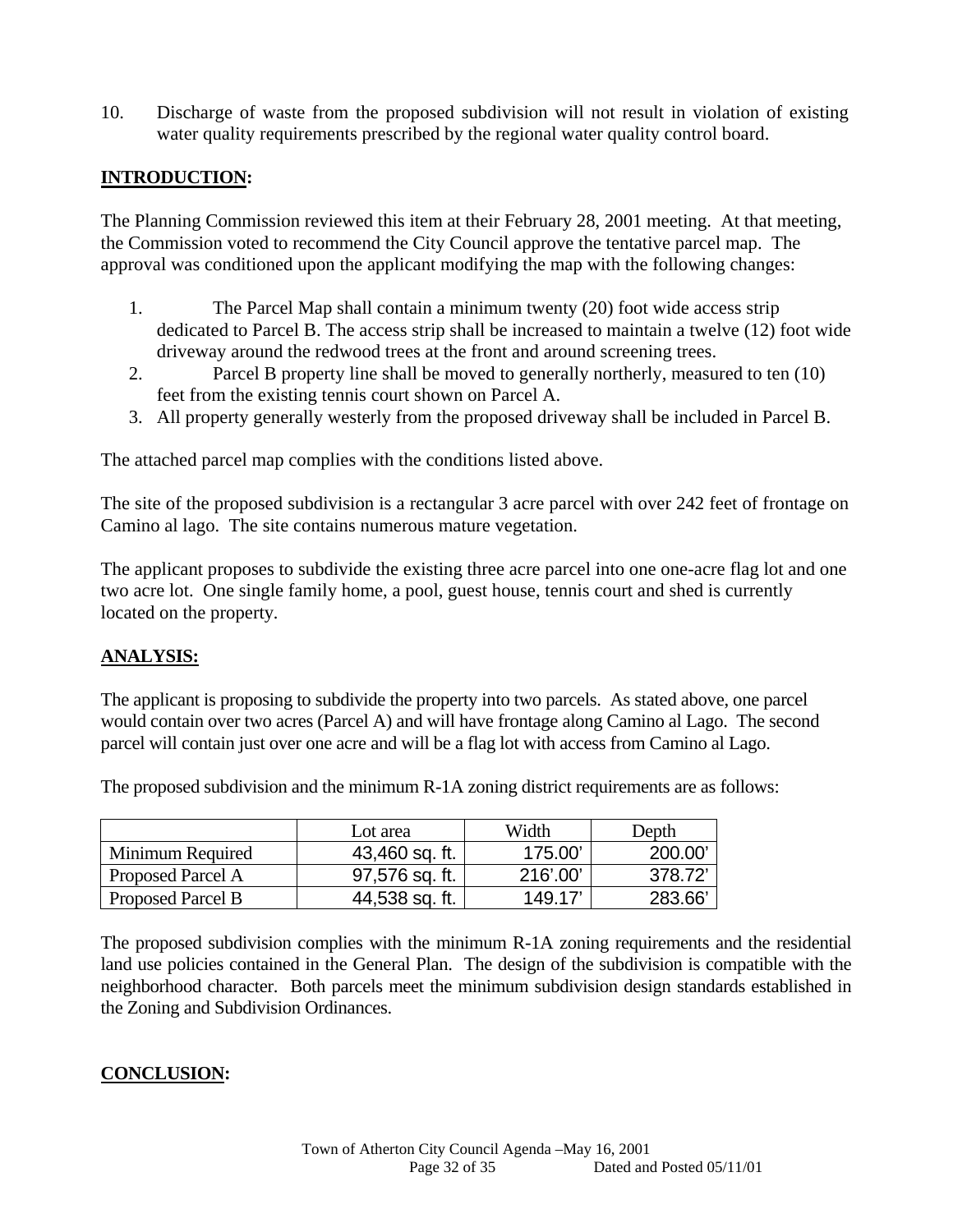It is Planning Staff's professional opinion the proposed subdivision will be consistent with the existing pattern of development and that the proposal is consistent with the purposes and intent of the General Plan and Zoning Code.

#### **ENVIRONMENTAL IMPACT:**

The proposal has been determined to be exempt from the provisions of the California Environmental Quality Act (CEQA) pursuant to CEQA Sections 15315 Minor Land Division involving four or fewer parcels.

## **FORMAL MOTION:**

I move that the City Council approve the Tentative Parcel Map allowing the subdivision of one parcel into two parcels, based on the findings and for the reasons incorporated in the Staff Report.

*/s/ Lisa Costa Sanders* Lisa Costa Sanders, Senior Planner

#### **Attachments:**

- 10. Draft Tentative Parcel Map Certificate
- 11. Site Plan Prepared by Triad/Holmes dated April, 2001
- 12. Planning Commission meeting minutes, February 28, 2001

**Item No. 16**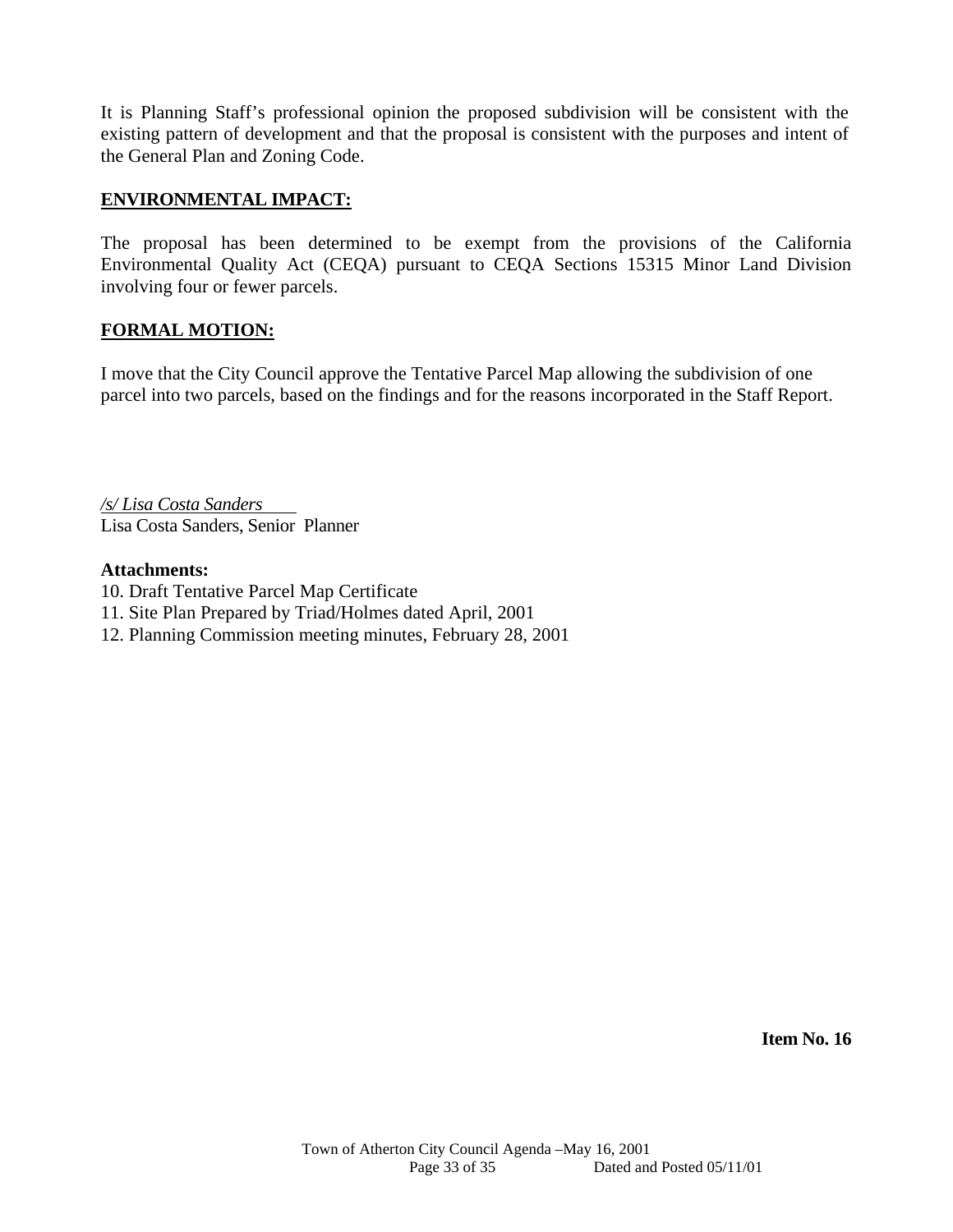

Town of Atherton

# **CITY COUNCIL STAFF REPORT**

# **TO: HONORABLE MAYOR AND CITY COUNCIL**

# **FROM: LISA COSTA SANDERS, SENIOR PLANNER**

**DATE: FOR THE CITY COUNCIL MEETING OF MAY 16, 2001** 

**SUBJECT: PUBLIC HEARING - 366 WALSH ROAD (APN 073-202-130 and 120) LOT MERGER** 

## **RECOMMENDATION:**

For the reasons outlined in this staff report, Planning Staff recommends that the City Council approve the Lot Merger for the merger of two parcels into one parcel on the following findings and subject to the conditions listed in the Draft Lot Merger Certificate:

- 11. The Lot Merger is in conformance with the Subdivision Map Act, the Atherton Subdivision Ordinance and the Atherton General Plan.
- 12. The size and shape of the proposed lot merger is in general conformance with Town requirements and the general pattern of the neighborhood and will not cause traffic, health or safety hazards

# **INTRODUCTION:**

The Planning Commission, at their April 25, 2001 meeting, reviewed the lot merger request and voted to recommend that the City Council approve the lot merger. The site of the proposed lot merger consists of two parcels, each just over one acre. Lot Two contains 48,217 square feet and Lot One contains 44,373 square feet. Lot Two is a flag lot accessed from the end of Walsh Road and Lot One has frontage along Walsh Road.

The applicant proposes to merge the two lots to create one 2.12 acre parcel (92,590 square feet). There is currently a house, detached garage and pool on Lot Two (366 Walsh Road). Lot One is currently vacant.